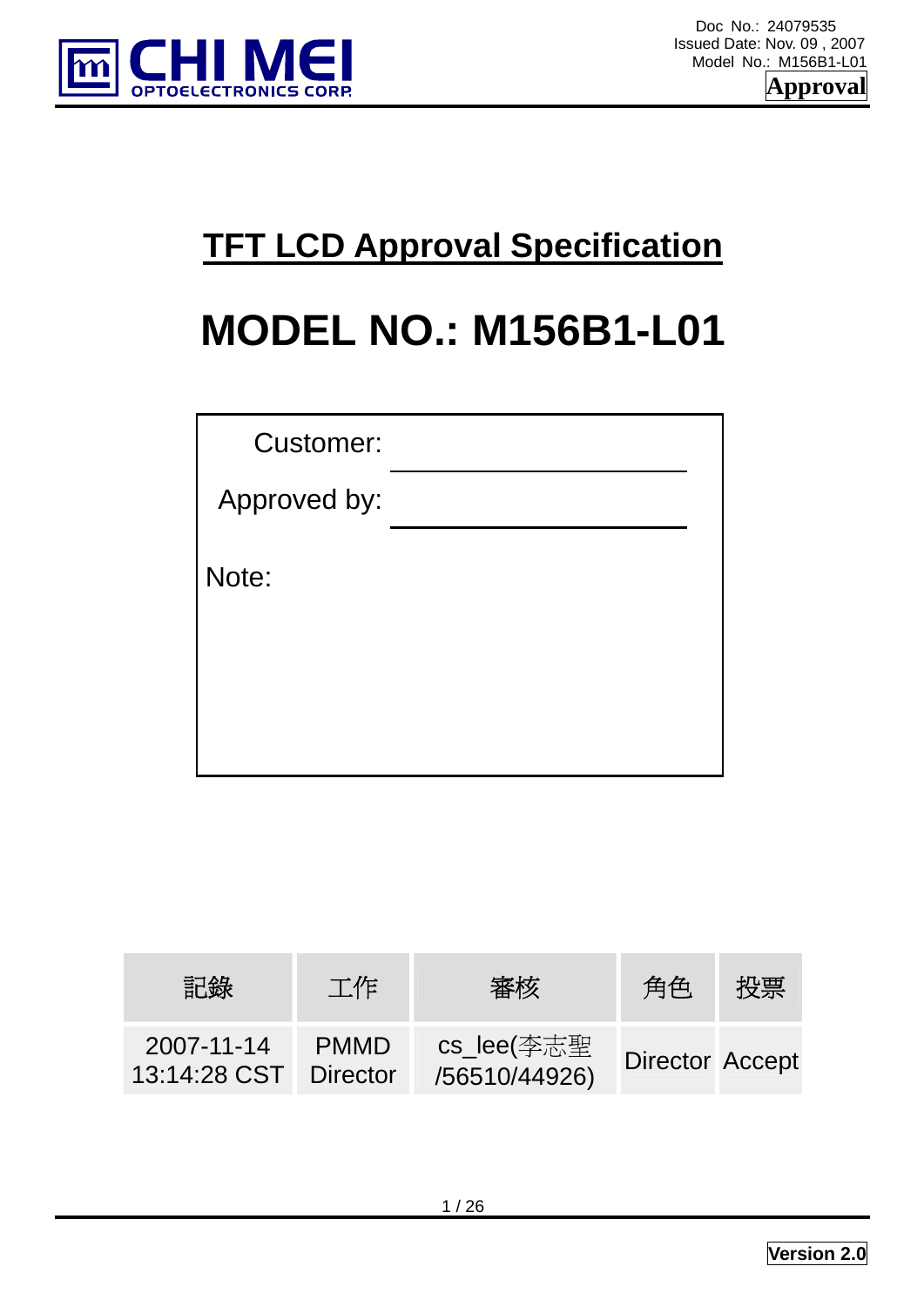

# - CONTENTS -

| 1.1 OVERVIEW<br><b>1.2 FEATURES</b><br>1.3 APPLICATION<br>1.4 GENERAL SPECIFICATIONS<br>1.5 MECHANICAL SPECIFICATIONS  |  |
|------------------------------------------------------------------------------------------------------------------------|--|
| 2.1 ABSOLUTE RATINGS OF ENVIRONMENT<br>2.2 ELECTRICAL ABSOLUTE RATINGS<br>2.2.1 TFT LCD MODULE<br>2.2.2 BACKLIGHT UNIT |  |
| 3. 1.1 TFT LCD MODULE<br>3.1.2 Vcc Power Dip Condition:<br>3.2 BACKLIGHT UNIT                                          |  |
| 4.1 TFT LCD MODULE<br><b>4.2 BACKLIGHT UNIT</b>                                                                        |  |
| 5.1 TFT LCD MODULE<br>5.2 LVDS DATA MAPPING TABLE<br>5.3 BACKLIGHT UNIT<br>5.4 COLOR DATA INPUT ASSIGNMENT             |  |
| 6.1 INPUT SIGNAL TIMING SPECIFICATIONS<br>6.2 POWER ON/OFF SEQUENCE                                                    |  |
| 7.1 TEST CONDITIONS<br>7.2 OPTICAL SPECIFICATIONS                                                                      |  |
| 8.1 PACKING SPECIFICATIONS<br>8.2 PACKING METHOD                                                                       |  |
|                                                                                                                        |  |
| 10.1 ASSEMBLY AND HANDLING PRECAUTIONS<br><b>10.2 SAFETY PRECAUTIONS</b>                                               |  |
|                                                                                                                        |  |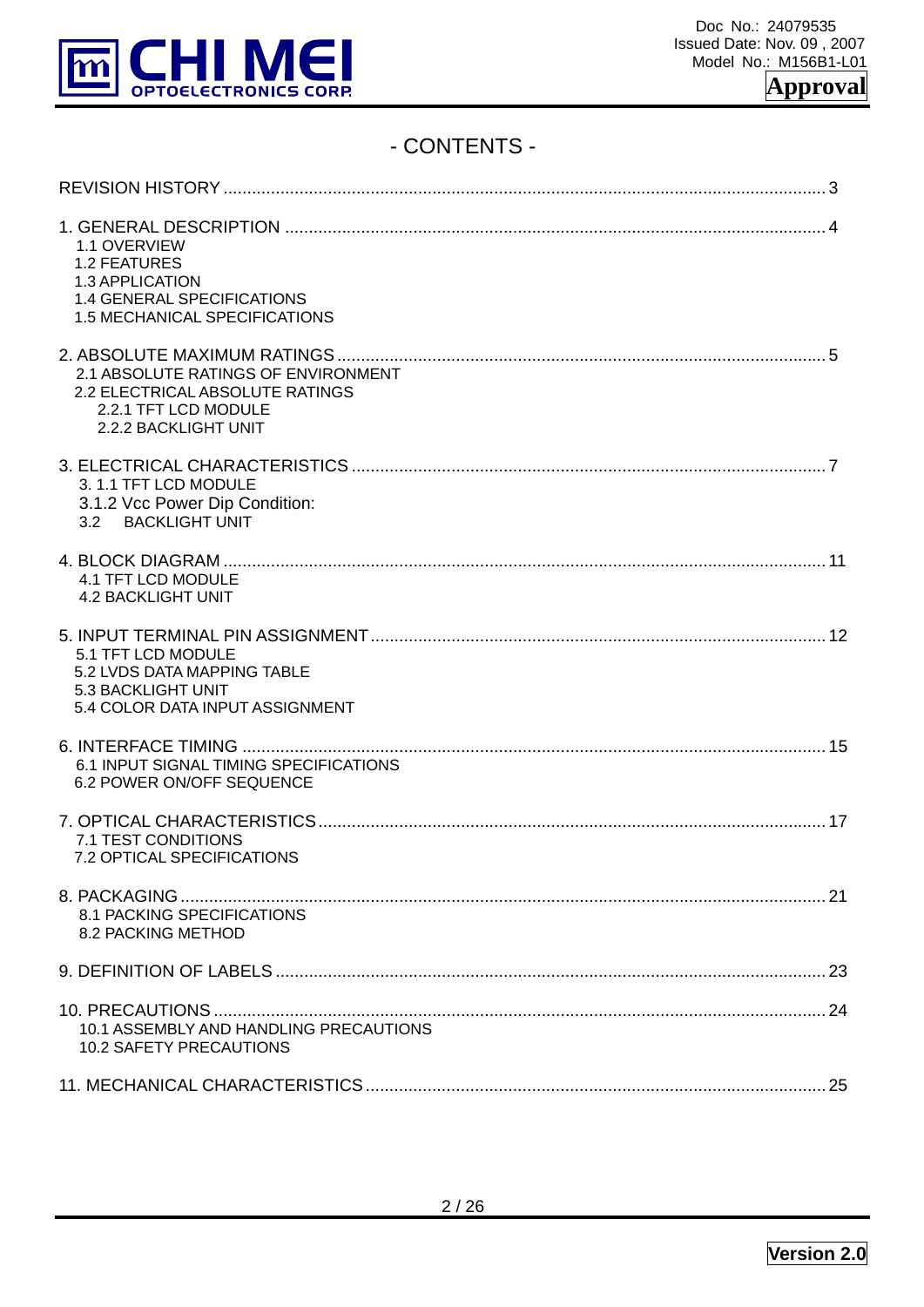

# **REVISION HISTORY**

| Version   | <b>Date</b>   | <b>Section</b> | <b>Description</b>                                  |
|-----------|---------------|----------------|-----------------------------------------------------|
| Ver $2.0$ | Nov., 09, 07' | $\blacksquare$ | M156B1-L01 Approval specification was first issued. |
|           |               |                |                                                     |
|           |               |                |                                                     |
|           |               |                |                                                     |
|           |               |                |                                                     |
|           |               |                |                                                     |
|           |               |                |                                                     |
|           |               |                |                                                     |
|           |               |                |                                                     |
|           |               |                |                                                     |
|           |               |                |                                                     |
|           |               |                |                                                     |
|           |               |                |                                                     |
|           |               |                |                                                     |
|           |               |                |                                                     |
|           |               |                |                                                     |
|           |               |                |                                                     |
|           |               |                |                                                     |
|           |               |                |                                                     |
|           |               |                |                                                     |
|           |               |                |                                                     |
|           |               |                |                                                     |
|           |               |                |                                                     |
|           |               |                |                                                     |
|           |               |                |                                                     |
|           |               |                |                                                     |
|           |               |                |                                                     |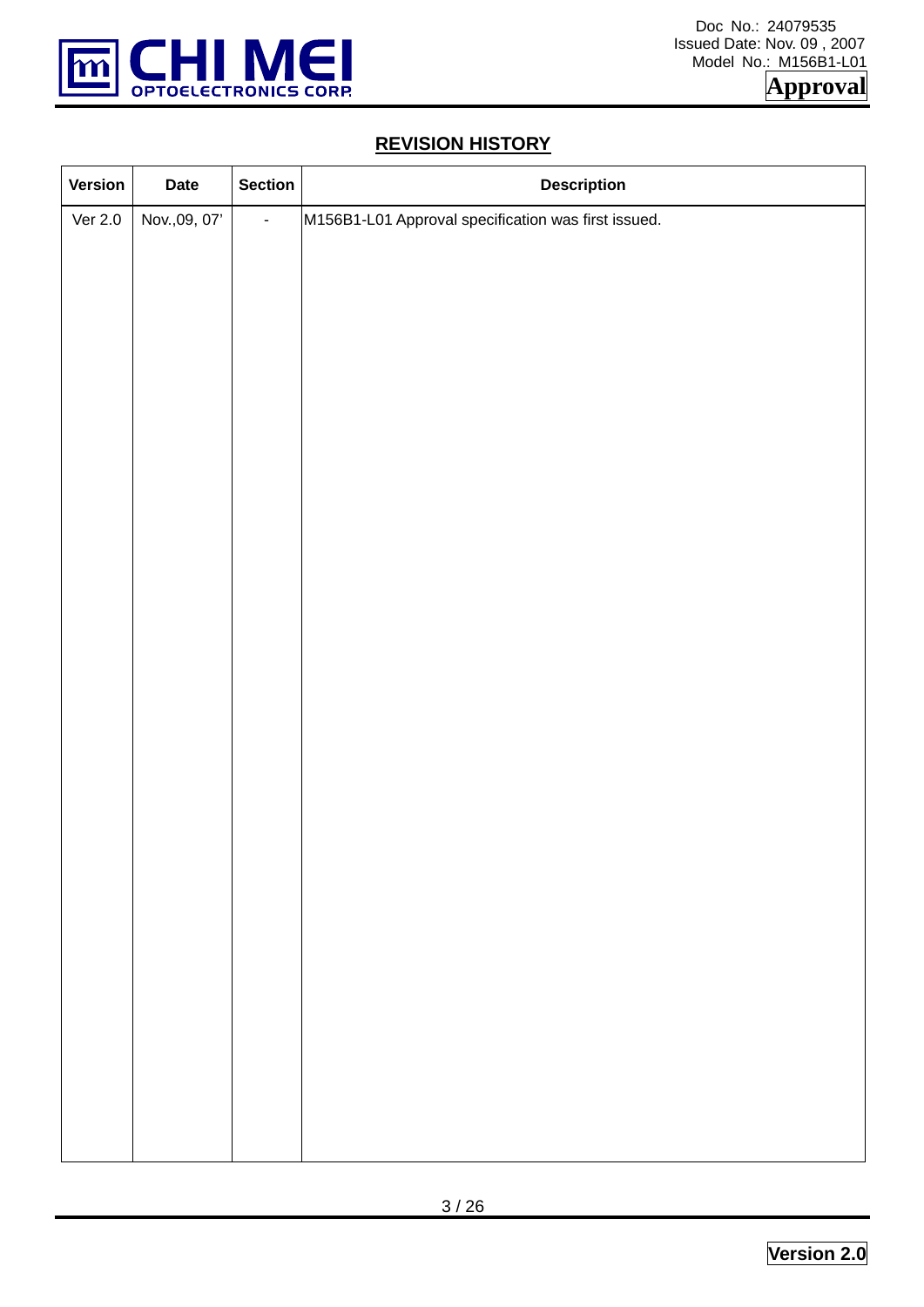

# 1. GENERAL DESCRIPTION

#### 1.1 OVERVIEW

 M156B1-L01 is a 15.6" TFT Liquid Crystal Display module with 2 CCFL Backlight unit and 30pin 1ch-LVDS interface. This module supports 1366 x 768 WXGA mode and can display up to 16.7M colors. The inverter module for Backlight is not built in.

#### 1.2 FEATURES

- Contrast ratio 500:1
- Response time 8ms.
- Brightness 250nits
- Color saturation NTSC 65%.
- WXGA (1366 x 768 pixels) resolution.
- DE (Data Enable) only mode.
- LVDS (Low Voltage Differential Signaling) interface.
- RoHS compliance.

#### 1.3 APPLICATION

- TFT LCD Monitor

#### 1.4 GENERAL SPECIFICATI0NS

| Item                      | Specification                            | Unit  | <b>Note</b>              |
|---------------------------|------------------------------------------|-------|--------------------------|
| <b>Active Area</b>        | 344.232(H) x 193.536(V) (15.6" diagonal) | mm    | (1)                      |
| <b>Bezel Opening Area</b> | 347.5(H)x196.8(V)                        | mm    |                          |
| <b>Driver Element</b>     | a-Si TFT active matrix                   |       |                          |
| <b>Pixel Number</b>       | 1366 x R.G.B. x 768                      | pixel | $\overline{\phantom{0}}$ |
| Pixel Pitch               | $0.252$ (H) x 0.252 (V)                  | mm    |                          |
| Pixel Arrangement         | <b>RGB</b> vertical stripe               |       |                          |
| <b>Display Colors</b>     | 16.7M                                    | color | $\blacksquare$           |
| <b>Transmissive Mode</b>  | Normally White                           |       |                          |
| <b>Surface Treatment</b>  | AG type, 3H hard coating, Haze 25        |       |                          |

#### 1.5 MECHANICAL SPECIFICATIONS

|             | Item          | Min.  | Typ.  | Max.  | Unit | <b>Note</b>              |
|-------------|---------------|-------|-------|-------|------|--------------------------|
|             | Horizontal(H) | 363.3 | 363.8 | 364.3 | mm   |                          |
| Module Size | Vertical(V)   | 215.4 | 215.9 | 216.4 | mm   |                          |
|             | Depth(D)      | 13.8  | 14.3  | 14.8  | mm   |                          |
|             | Weight        | -     |       | 1300  |      | $\overline{\phantom{a}}$ |

Note (1) Please refer to the attached drawings for more information of front and back outline dimensions.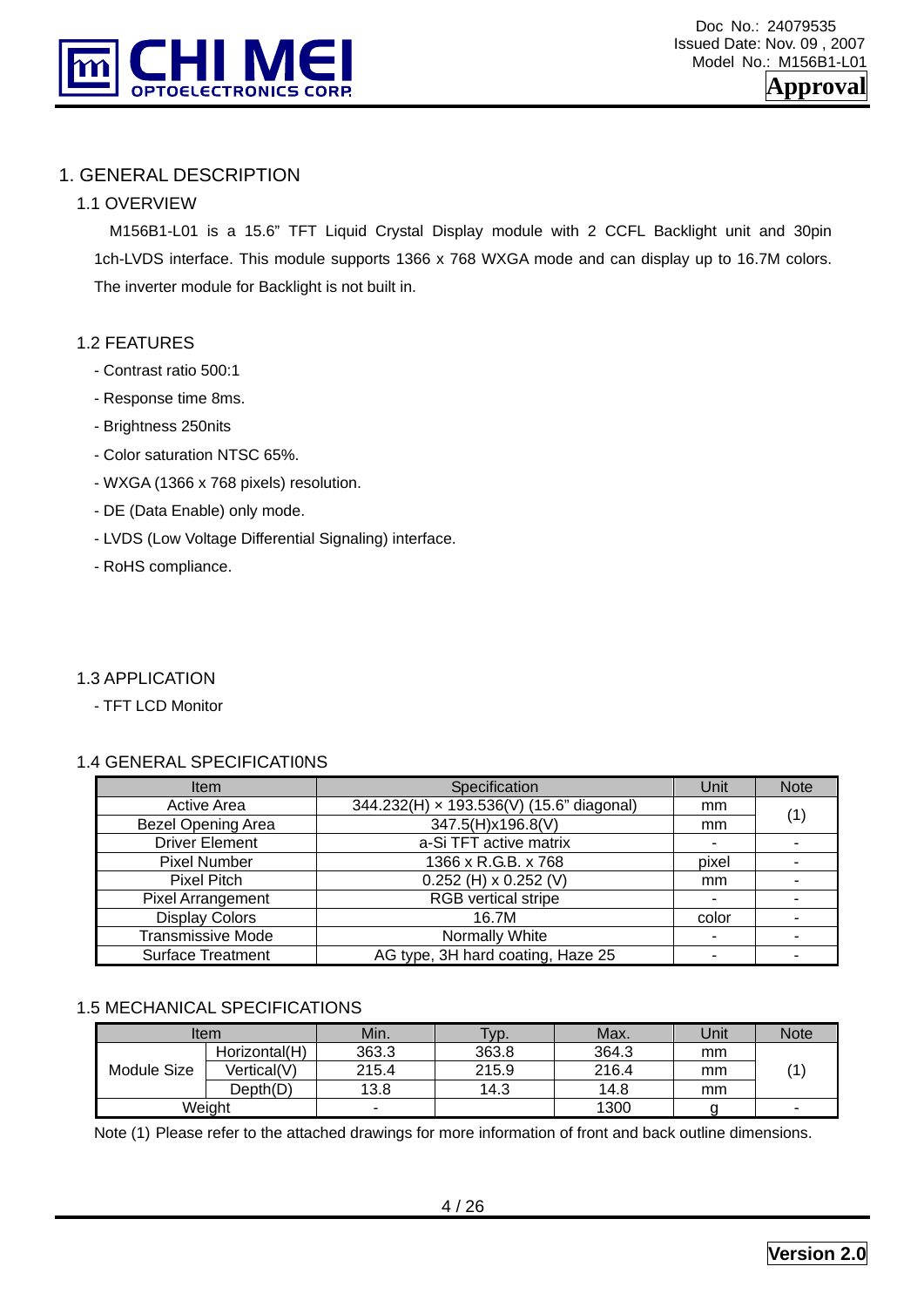

# 2. ABSOLUTE MAXIMUM RATINGS

#### 2.1 ABSOLUTE RATINGS OF ENVIRONMENT

| Item                                 | Symbol |       | Value | Unit | <b>Note</b>    |  |
|--------------------------------------|--------|-------|-------|------|----------------|--|
|                                      |        | Min.  | Max.  |      |                |  |
| Storage Temperature                  | · ST   | $-20$ | 60    | ٥C   |                |  |
| <b>Operating Ambient Temperature</b> | OP     |       | 50    | ٥C   |                |  |
| Shock (Non-Operating)                | ONOP   |       | 50    |      | (5)            |  |
| Vibration (Non-Operating)            | ∨мор   |       |       |      | (5)<br>$(4)$ . |  |

Note (1) Temperature and relative humidity range is shown in the figure below.

(a) 90 %RH Max. (Ta  $\leq$  40 °C).

(b) Wet-bulb temperature should be 39 °C Max. (Ta > 40 °C).

(c) No condensation.

Note (2) The temperature of panel display surface area should be 0 °C Min. and 60 °C Max.



#### **Relative Humidity (%RH)**

Note (3) 11ms, half sine wave, 1 time for  $\pm X$ ,  $\pm Y$ ,  $\pm Z$ .

Note (4) 10 ~ 300 Hz, 10min/cycle, 3 cycles each X, Y, Z.

Note (5) At testing Vibration and Shock, the fixture in holding the module has to be hard and rigid enough so that the module would not be twisted or bent by the fixture.

The fixing condition is shown as below:

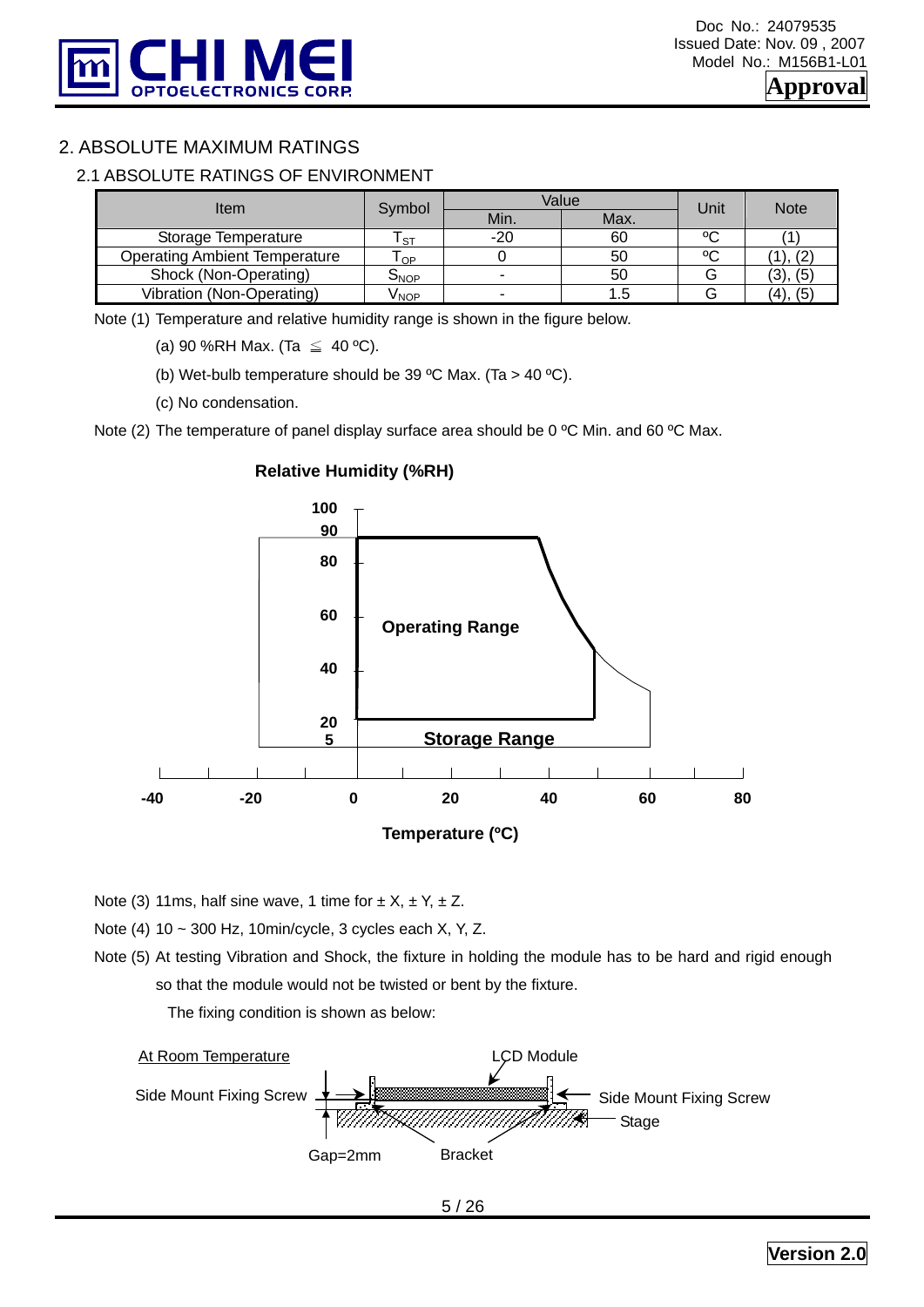

#### 2.2 ELECTRICAL ABSOLUTE RATINGS

#### 2.2.1 TFT LCD MODULE

|                      | Symbol |          | Value | Unit | <b>Note</b> |  |
|----------------------|--------|----------|-------|------|-------------|--|
| Item                 |        | Min.     | Max.  |      |             |  |
| Power Supply Voltage | Vcc    | ົ<br>∴∪- | +6.0  |      |             |  |

#### 2.2.2 BACKLIGHT UNIT

| Item           |        | Value |      | Jnit                    | Note                 |
|----------------|--------|-------|------|-------------------------|----------------------|
|                | Svmbol | Min.  | Max. |                         |                      |
| Lamp Voltage   |        |       | 2.5K | V RMS                   | (2)<br>,,            |
| Lamp Current   |        |       |      | <b>MA<sub>RMS</sub></b> | (2) also see page.10 |
| Lamp Frequency |        | 50    | 60   | KHz                     | Note(7               |

Note (1) Permanent damage might occur if the module is operated at conditions exceeding the maximum values.

Note (2) Specified values are for lamp (Refer to 3.2 for further information).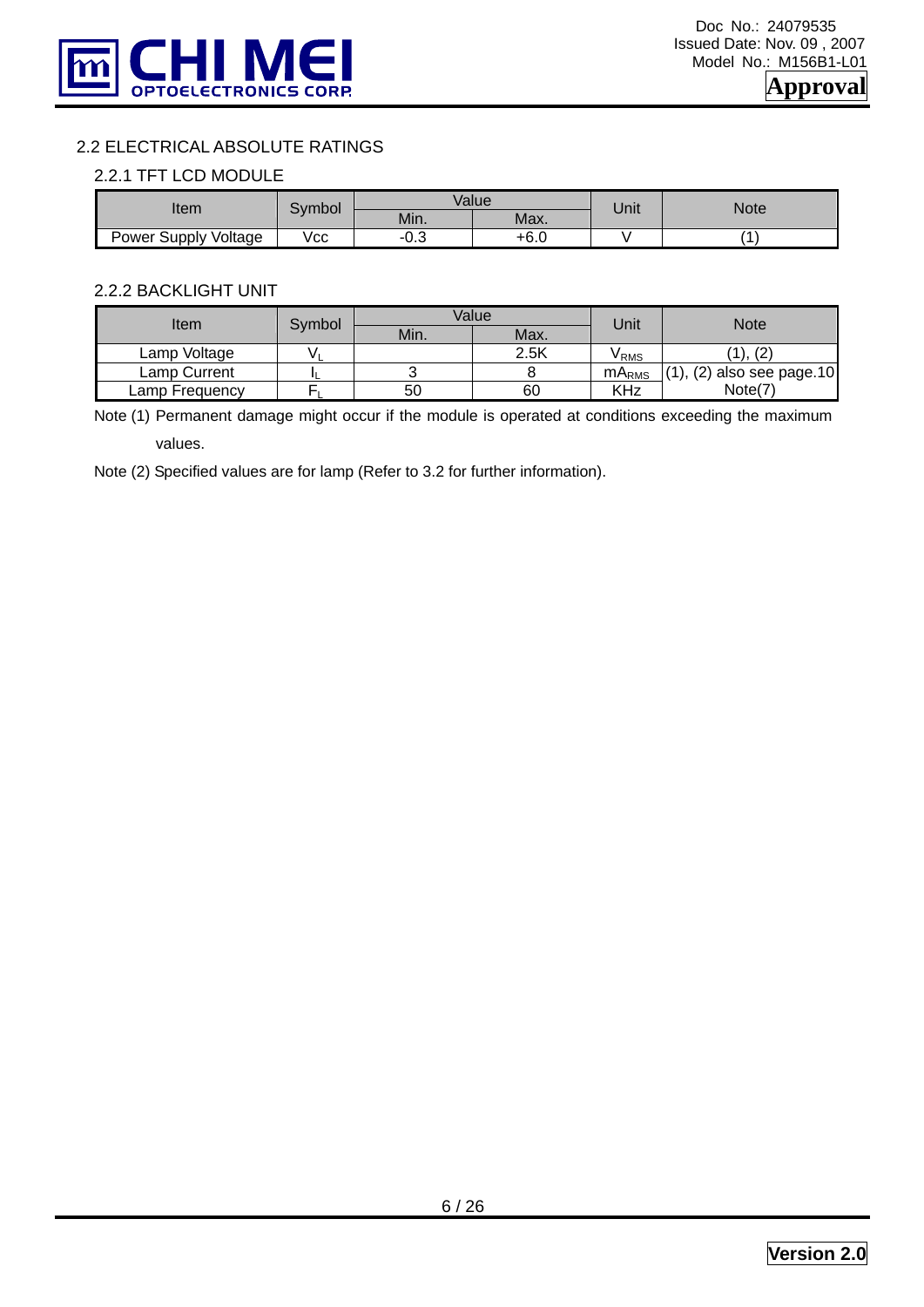

# 3. ELECTRICAL CHARACTERISTICS

#### 3.1.1 TFT LCD MODULE Ta =  $25 \pm 2$  °C

|                                 | Parameter              |                            |      | Value |      | Unit | <b>Note</b> |
|---------------------------------|------------------------|----------------------------|------|-------|------|------|-------------|
|                                 |                        | Symbol                     | Min. | Typ.  | Max. |      |             |
| Power Supply Voltage            |                        | Vcc                        | 4.5  | 5.0   | 5.5  |      |             |
| <b>Ripple Voltage</b>           |                        | $\mathsf{V}_{\mathsf{RP}}$ |      |       | 100  | mV   |             |
| <b>Rush Current</b>             |                        | <b>IRUSH</b>               |      |       | 1.5  | A    |             |
|                                 | White                  | ۰                          |      | 0.3   | 0.35 | Α    | (3)a        |
| <b>Power Supply Current</b>     | <b>Black</b>           | ٠                          |      | 0.35  | 0.41 | А    | $(3)$ b     |
|                                 | <b>Vertical Stripe</b> | ٠                          |      | 0.4   | 0.45 | A    | (3)c        |
| LVDS differential input voltage |                        | Vid                        | 100  |       | 600  | mV   |             |
| LVDS common input voltage       |                        | Vic                        |      | 1.2   |      |      |             |

Note (1) The module should be always operated within above ranges.

Note (2) Measurement Conditions:



**Vcc rising time is 470**μ**s**

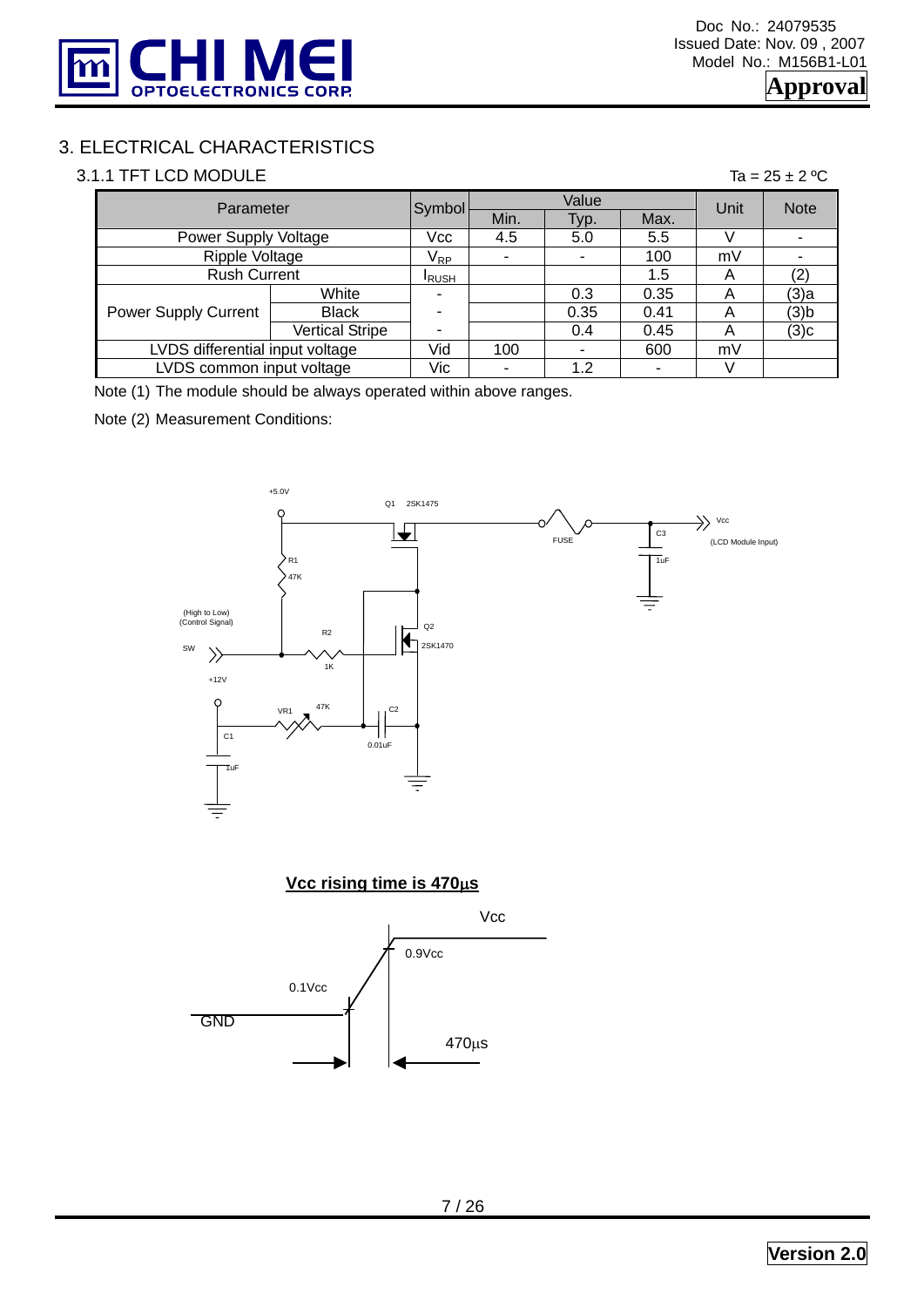

Note (3) The specified power supply current is under the conditions at Vcc = 5.0 V, Ta = 25 ± 2 °C,  $f_v$  = 60 Hz, whereas a power dissipation check pattern below is displayed.



3.1.2 Vcc Power Dip Condition:



Dip condition:  $4.0V \leq Vcc \leq 4.5V$ ,  $Td \leq 20ms$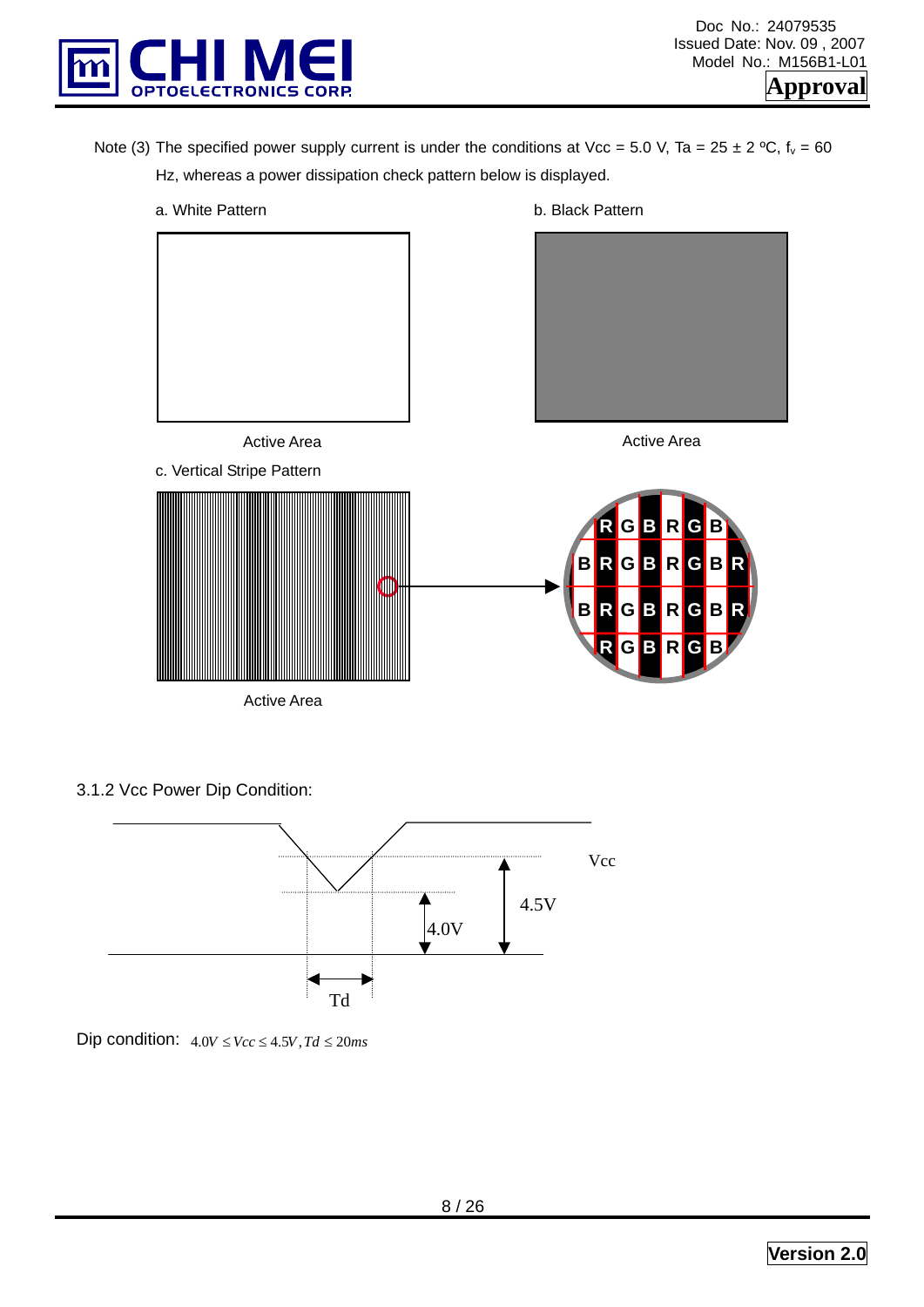

#### $3.2$  BACKLIGHT UNIT  $\overline{a} = 25 \pm 2 \degree C$

| - |  |  | ר |
|---|--|--|---|
|   |  |  |   |

| Parameter                  | Symbol      |        | Value  | Unit                | <b>Note</b>   |                        |  |
|----------------------------|-------------|--------|--------|---------------------|---------------|------------------------|--|
|                            |             | Min.   | Typ.   | Max.                |               |                        |  |
| Lamp Input Voltage         |             | 585    | 650    | 715                 | $\rm V_{RMS}$ | $I_L$ = 7.0 mA         |  |
| Lamp Current               |             | 3.0    | 7.0    | 8.0                 | $mA_{RMS}$    |                        |  |
| Lamp Turn On Voltage       | $V_{\rm S}$ |        |        | 1200 $(0^{\circ}C)$ | $\rm V_{RMS}$ | '2)                    |  |
|                            |             |        |        | 1100 (25°C)         | $\rm V_{RMS}$ | '2,                    |  |
| <b>Operating Frequency</b> | F.          | 50     | 55     | 60                  | <b>KHz</b>    | (3)(7)                 |  |
| Lamp Life Time             | டв∟         | 40,000 | 50,000 |                     | <b>Hrs</b>    | $(5)$ , $I_L = 7.0mA$  |  |
| <b>Power Consumption</b>   | $P_1$       |        | 9.24   |                     | W             | $(4)$ , $I_1 = 7.0$ mA |  |

Note (1) Lamp current is measured by current amplify & oscilloscope as shown below:



- Note (2) The voltage that must be larger than Vs should be applied to the lamp for more than 1 second after startup. Otherwise, the lamp may not be turned on normally.
- Note (3) The lamp frequency may produce interference with horizontal synchronization frequency from the display, which might cause line flow on the display. In order to avoid interference, the lamp frequency should be detached from the horizontal synchronization frequency and its harmonics as far as possible.
- Note (4)  $P_1 = I_1 \times V_1 \times 2$  (for 2 lamps)
- Note (5) The lifetime of lamp can be defined as the time in which it continues to operate under the condition Ta = 25  $\pm$ 2 °C and  $I_L$  = 7.0 mArms until one of the following events occurs:
	- (a) When the brightness becomes  $\leq 50\%$  of its original value.
	- (b) Effective lighting length decreases 80% under for initial. (Effective lighting length is a scope of luminance 80% over for average luminance at several point in lamp center.)
- Note (6) The waveform of the voltage output of inverter must be area-symmetric and the design of the inverter must have specifications for the modularized lamp. The performance of the Backlight, such as lifetime or brightness, is greatly influenced by the characteristics of the DC-AC inverter for the lamp. All the parameters of an inverter should be carefully designed to avoid producing too much current leakage from high voltage output of the inverter. When designing or ordering the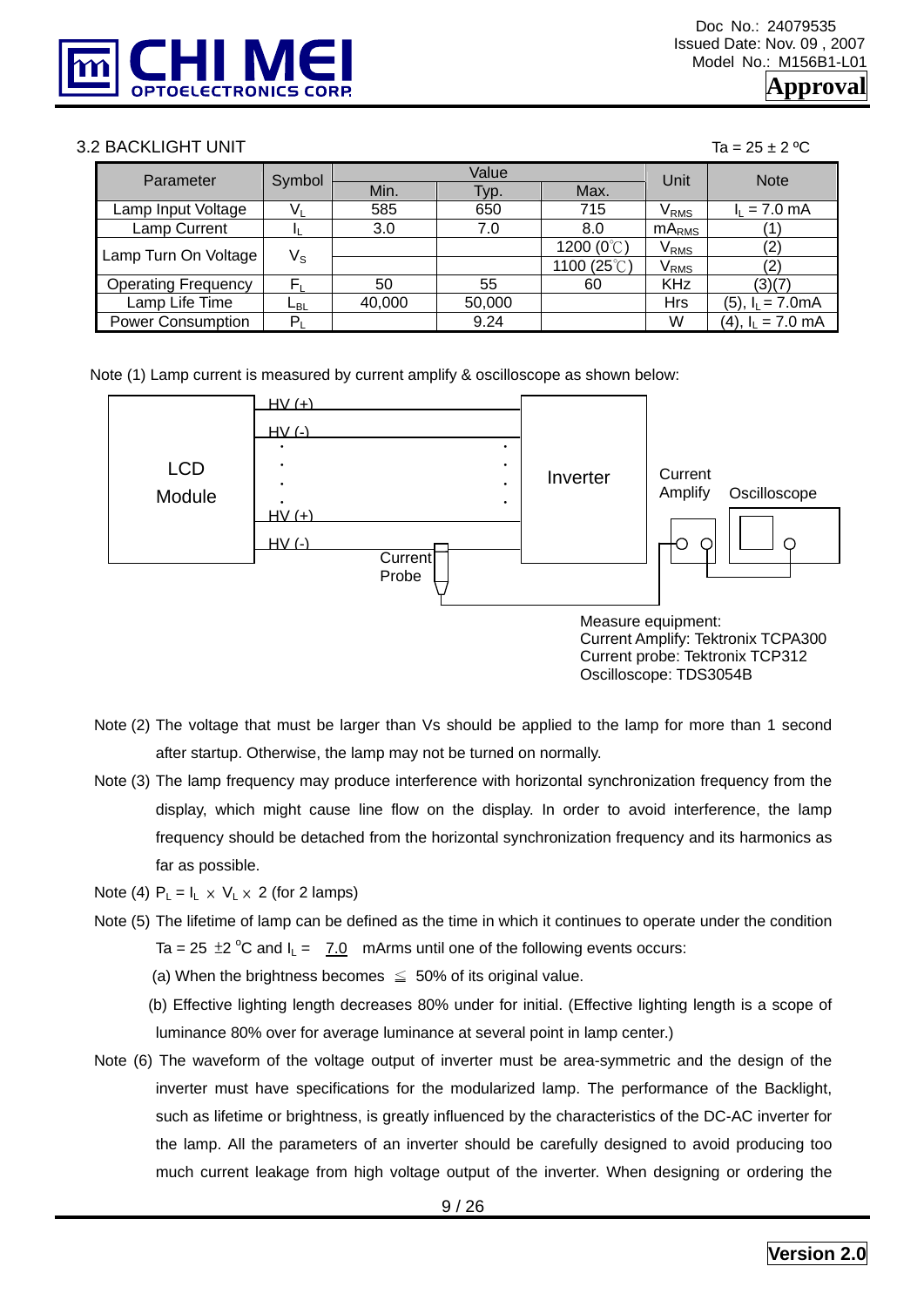

inverter please make sure that a poor lighting caused by the mismatch of the Backlight and the inverter (miss-lighting, flicker, etc.) never occurs. If the above situation is confirmed, the module should be operated in the same manners when it is installed in your instrument.

The output of the inverter must have symmetrical (negative and positive) voltage waveform and symmetrical current waveform.(Unsymmetrical ratio is less than 10%) Please do not use the inverter which has unsymmetrical voltage and unsymmetrical current and spike wave. Lamp frequency may produce interface with horizontal synchronous frequency and as a result this may cause beat on the display. Therefore lamp frequency shall be as away possible from the horizontal synchronous frequency and from its harmonics in order to prevent interference.

Requirements for a system inverter design, which is intended to have a better display performance, a better power efficiency and a more reliable lamp. It shall help increase the lamp lifetime and reduce its leakage current.

- a. The asymmetry rate of the inverter waveform should be 10% below;
- b. The distortion rate of the waveform should be within  $\sqrt{2} \pm 10\%$ ;
- c. The ideal sine wave form shall be symmetric in positive and negative polarities



\* Asymmetry rate:

\n
$$
|I_{p} - I_{-p}| / I_{rms} \times 100\%
$$
\n\* Distortion rate

\n
$$
I_{p} \text{ (or } I_{-p}) / I_{rms}
$$

Note (7) 50~60KHz, the frequency range can guarantee the optical and electrical characteristics; 40~80KHz the frequency range will not effect the Lifetime and reliability characteristics.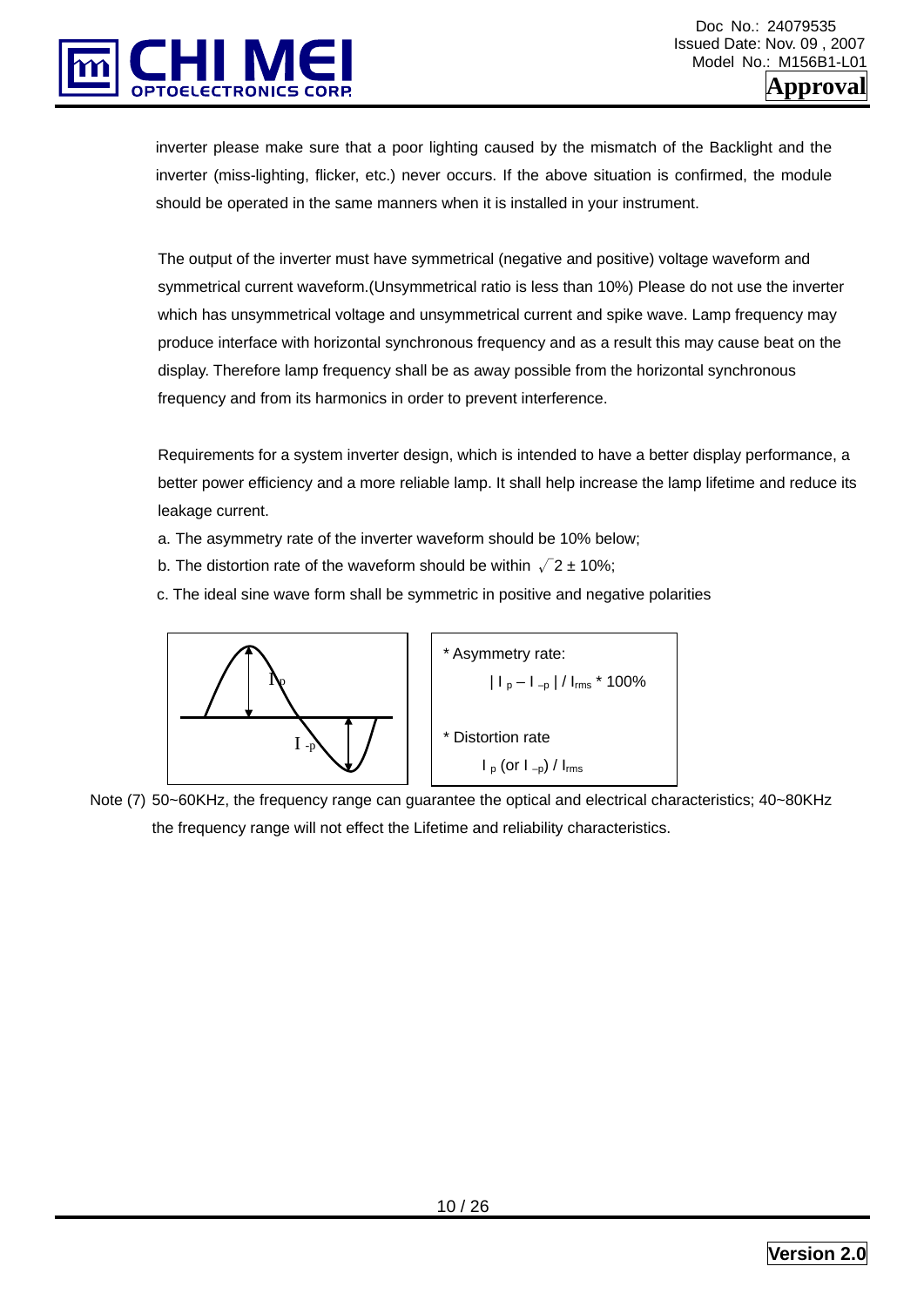

# 4. BLOCK DIAGRAM

#### 4.1 TFT LCD MODULE



#### 4.2 BACKLIGHT UNIT

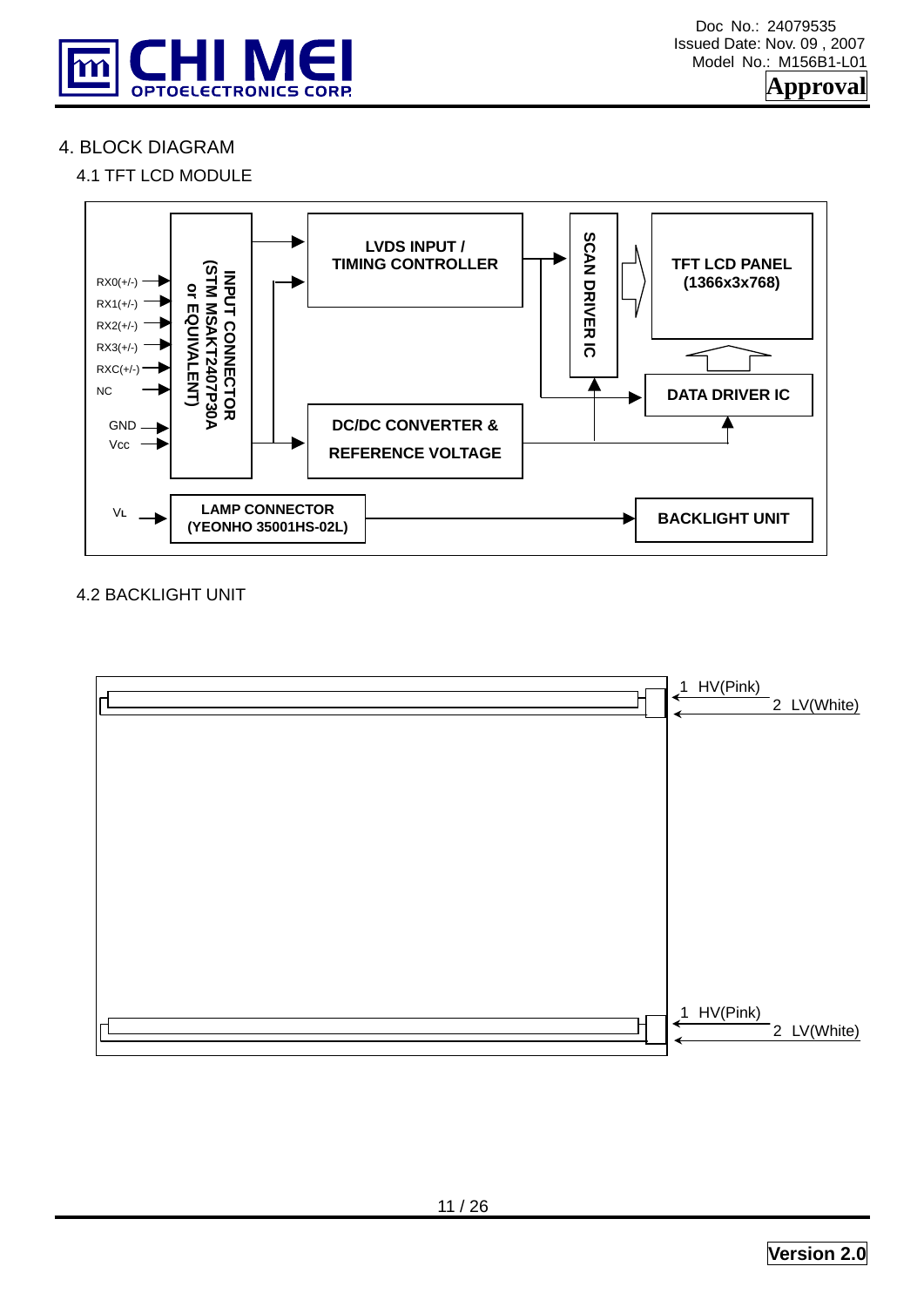

# 5. INPUT TERMINAL PIN ASSIGNMENT

#### 5.1 TFT LCD MODULE

| Pin                     | Name                   | Description                                      |
|-------------------------|------------------------|--------------------------------------------------|
| 1                       | <b>NC</b>              | Not connection, this pin should be open.         |
| $\overline{2}$          | <b>NC</b>              | Not connection, this pin should be open.         |
| $\overline{3}$          | $\overline{\text{NC}}$ | Not connection, this pin should be open.         |
| $\overline{\mathbf{4}}$ | <b>GND</b>             | Ground                                           |
| 5                       | RX0-                   | Negative LVDS differential data input. Channel 0 |
| 6                       | $RX0+$                 | Positive LVDS differential data input. Channel 0 |
| $\overline{7}$          | <b>GND</b>             | Ground                                           |
| 8                       | <b>RX1-</b>            | Negative LVDS differential data input. Channel 1 |
| 9                       | $RX1+$                 | Positive LVDS differential data input. Channel 1 |
| 10                      | <b>GND</b>             | Ground                                           |
| 11                      | <b>RX2-</b>            | Negative LVDS differential data input. Channel 2 |
| 12                      | $RX2+$                 | Positive LVDS differential data input. Channel 2 |
| 13                      | <b>GND</b>             | Ground                                           |
| 14                      | <b>RXCLK-</b>          | Negative LVDS differential clock input.          |
| 15                      | RXCLK+                 | Positive LVDS differential clock input.          |
| 16                      | <b>GND</b>             | Ground                                           |
| 17                      | RX3-                   | Negative LVDS differential data input. Channel 3 |
| 18                      | $RX3+$                 | Positive LVDS differential data input. Channel 3 |
| 19                      | <b>GND</b>             | Ground                                           |
| 20                      | NC                     | Not connection, this pin should be open.         |
| 21                      | <b>NC</b>              | Not connection, this pin should be open.         |
| 22                      | NC                     | Reserved. (For internal test used)               |
| 23                      | <b>GND</b>             | Ground                                           |
| 24                      | <b>GND</b>             | Ground                                           |
| 25                      | <b>GND</b>             | Ground                                           |
| $\overline{26}$         | Vcc                    | +5.0V power supply                               |
| 27                      | Vcc                    | +5.0V power supply                               |
| 28                      | Vcc                    | +5.0V power supply                               |
| 29                      | Vcc                    | +5.0V power supply                               |
| 30                      | Vcc                    | +5.0V power supply                               |

Note (1) Connector Part No.: STM MSAKT2407P30A or STARCONN 093G30-B0001A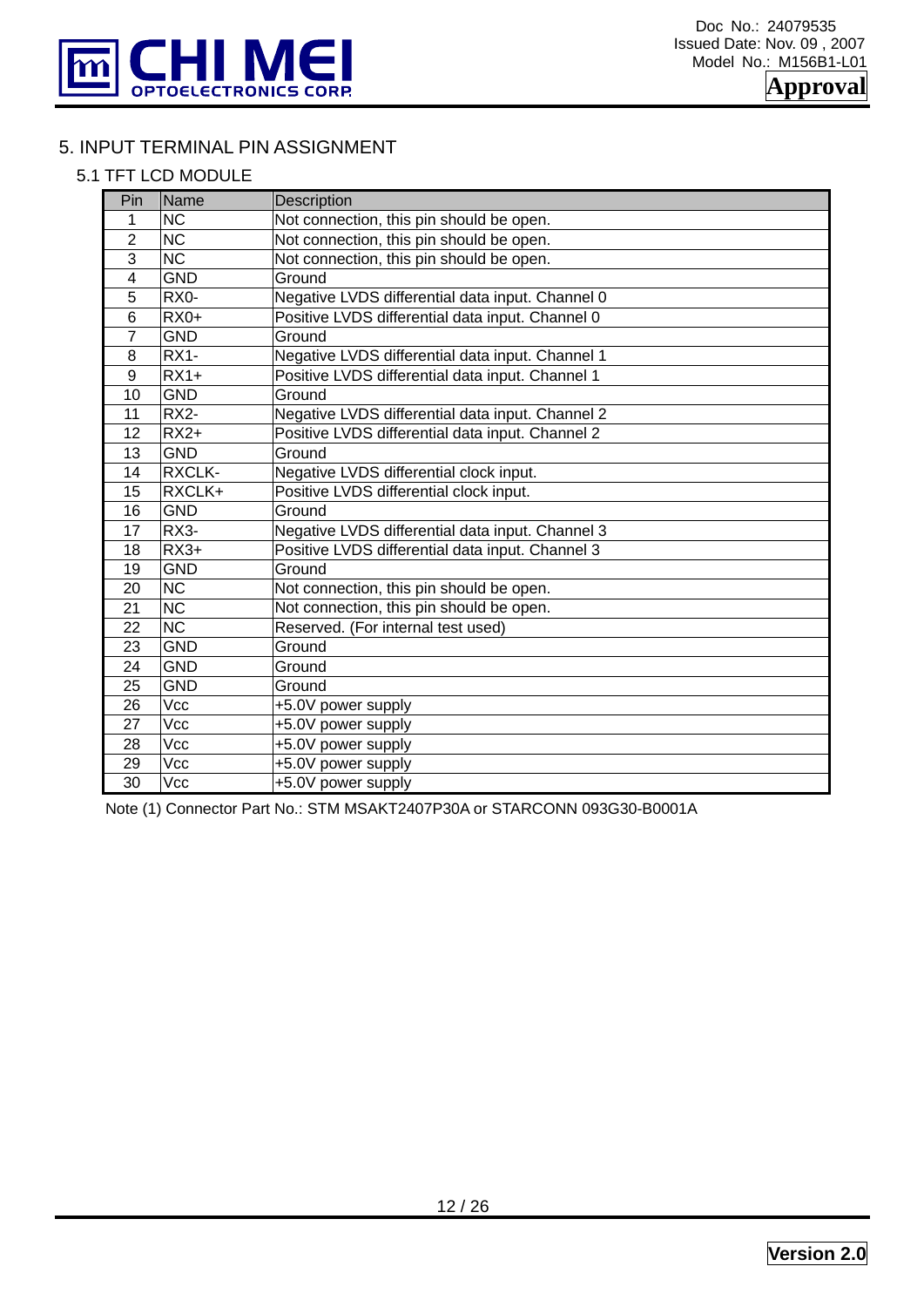

# 5.2 LVDS mapping table

| LVDS Channel 0 | LVDS output | D7              | D6              | D4              | D3              | D <sub>2</sub>  | D1              | D0              |
|----------------|-------------|-----------------|-----------------|-----------------|-----------------|-----------------|-----------------|-----------------|
|                | lData order | G0              | R5              | R4              | R <sub>3</sub>  | R <sub>2</sub>  | R <sub>1</sub>  | R0              |
| LVDS Channel 1 | LVDS output | D <sub>18</sub> | D <sub>15</sub> | D <sub>14</sub> | D <sub>13</sub> | D <sub>12</sub> | D <sub>9</sub>  | D8              |
|                | lData order | B1              | B0              | G5              | G4              | G3              | G <sub>2</sub>  | G1              |
| LVDS Channel 2 | LVDS output | D <sub>26</sub> | D <sub>25</sub> | D <sub>24</sub> | D <sub>22</sub> | D <sub>21</sub> | D <sub>20</sub> | D <sub>19</sub> |
|                | Data order  | DE              | ΝA              | ΝA              | B <sub>5</sub>  | B4              | B <sub>3</sub>  | <b>B2</b>       |
| LVDS Channel 3 | LVDS output | D <sub>23</sub> | D <sub>17</sub> | D <sub>16</sub> | D <sub>11</sub> | D <sub>10</sub> | D <sub>5</sub>  | D <sub>27</sub> |
|                | Data order  | <b>NA</b>       | B7              | B6              | G7              | G6              | R7              | R6              |

#### 5.3 BACKLIGHT UNIT:

| $-1$<br>J 1 1 | vmbol   | Description     | ∖emark       |
|---------------|---------|-----------------|--------------|
|               | <br>. . | High<br>Voltage | Pink         |
|               | - 1     | Voltage<br>∟0W  | <b>White</b> |

Note (1) Connector Part No.: YEONHO 20015HS-04LB or equivalent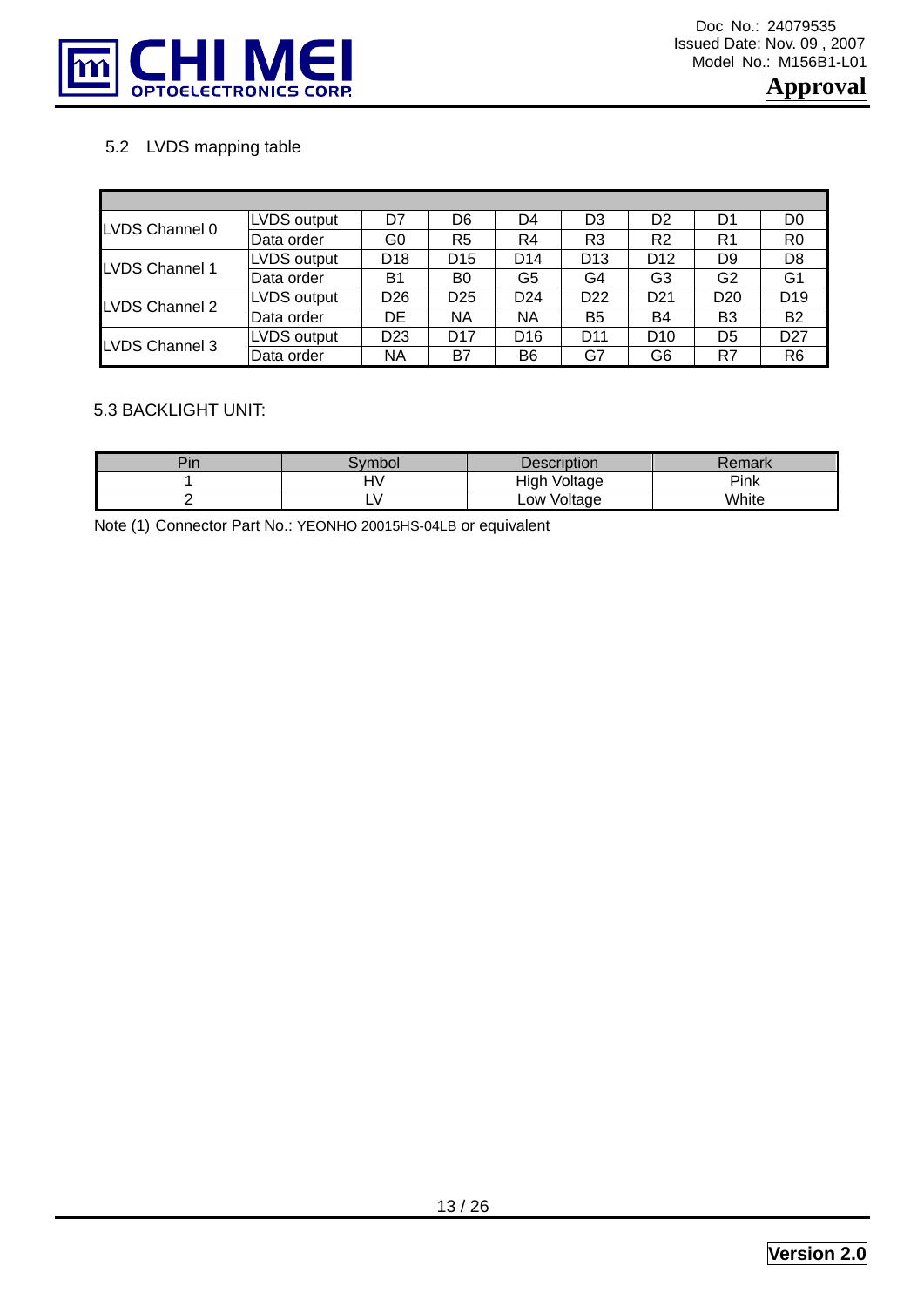

#### 5.4 COLOR DATA INPUT ASSIGNMENT

 The brightness of each primary color (red, green and blue) is based on the 8-bit gray scale data input for the color. The higher the binary input, the brighter the color. The table below provides the assignment of color versus data input.

|               |                  |             |             |                |                 |                |                |                  |                |    |                |                |                | Data Signal    |             |                  |                |                      |                |                  |                      |                |                |                 |                  |
|---------------|------------------|-------------|-------------|----------------|-----------------|----------------|----------------|------------------|----------------|----|----------------|----------------|----------------|----------------|-------------|------------------|----------------|----------------------|----------------|------------------|----------------------|----------------|----------------|-----------------|------------------|
|               | Color            |             |             |                | Red             |                |                |                  |                |    |                |                |                | Green          |             |                  |                |                      |                |                  | <b>Blue</b>          |                |                |                 |                  |
|               |                  | R7          | R6          | R <sub>5</sub> | $\overline{R4}$ | R3             | R <sub>2</sub> | R <sub>1</sub>   | R <sub>0</sub> | G7 | G <sub>6</sub> | G <sub>5</sub> | G4             | G <sub>3</sub> | G2          | G <sub>1</sub>   | G <sub>0</sub> | B <sub>7</sub>       | B <sub>6</sub> | B <sub>5</sub>   | B <sub>4</sub>       | B <sub>3</sub> | B <sub>2</sub> | $\overline{B1}$ | B <sub>0</sub>   |
|               | <b>Black</b>     | $\mathbf 0$ | 0           | 0              | 0               | 0              | 0              | 0                | 0              | 0  | 0              | 0              | 0              | 0              | 0           | $\boldsymbol{0}$ | 0              | 0                    | $\mathbf 0$    | $\boldsymbol{0}$ | 0                    | $\mathbf 0$    | $\mathbf 0$    | $\mathbf 0$     | $\mathbf 0$      |
|               | Red              | 1           | 1           | 1              | 1               | 1              | 1              | 1                | 1              | 0  | 0              | 0              | 0              | 0              | 0           | 0                | 0              | 0                    | 0              | $\mathbf 0$      | 0                    | 0              | 0              | 0               | $\boldsymbol{0}$ |
|               | Green            | 0           | 0           | 0              | 0               | 0              | 0              | 0                | 0              | 1  | 1              | 1              | 1              | 1              | 1           | 1                | 1              | 0                    | 0              | 0                | 0                    | 0              | 0              | 0               | 0                |
| Basic         | <b>Blue</b>      | 0           | 0           | 0              | 0               | 0              | 0              | 0                | 0              | 0  | 0              | 0              | 0              | 0              | 0           | 0                | 0              | 1                    | 1              | 1                | 1                    | 1              | 1              | 1               | 1                |
| Colors        | Cyan             | 0           | 0           | 0              | 0               | 0              | 0              | 0                | 0              | 1  | 1              | 1              | 1              | 1              | 1           | 1                | 1              | 1                    | 1              | 1                | 1                    | 1              | 1              | 1               | 1                |
|               | Magenta          | 1           | 1           | 1              | 1               | 1              | 1              | 1                | 1              | 0  | 0              | 0              | 0              | 0              | 0           | 0                | 0              | 1                    | 1              | 1                | 1                    | 1              | 1              | 1               | 1                |
|               | Yellow           | 1           | 1           | 1              | 1               | 1              | 1              | 1                | 1              | 1  | 1              | 1              | 1              | 1              | 1           | 1                | 1              | 0                    | 0              | 0                | 0                    | 0              | 0              | 0               | 0                |
|               | White            | 1           | 1           | 1              | 1               | 1              | 1              | 1                | 1              | 1  | 1              | 1              | 1              | 1              | 1           | 1                | 1              | 1                    | 1              | 1                | 1                    | 1              | 1              | 1               | $\mathbf{1}$     |
|               | Red(0) / Dark    | $\mathbf 0$ | 0           | $\mathbf 0$    | 0               | 0              | 0              | $\mathbf 0$      | 0              | 0  | $\mathbf 0$    | 0              | $\overline{0}$ | 0              | 0           | 0                | 0              | 0                    | $\mathbf 0$    | 0                | 0                    | $\mathbf 0$    | $\mathbf 0$    | 0               | $\overline{0}$   |
|               | Red(1)           | 0           | 0           | 0              | 0               | 0              | 0              | 0                | 1              | 0  | 0              | 0              | 0              | 0              | 0           | 0                | 0              | 0                    | 0              | 0                | 0                    | 0              | 0              | 0               | $\boldsymbol{0}$ |
|               | Red(2)           | 0           | 0           | 0              | 0               | 0              | 0              | 1                | 0              | 0  | 0              | 0              | 0              | 0              | 0           | 0                | 0              | 0                    | 0              | 0                | 0                    | 0              | 0              | 0               | 0                |
| Gray          |                  |             |             |                |                 | $\blacksquare$ |                | ×                |                |    |                | $\bullet$      |                |                |             |                  |                |                      |                |                  | ٠                    |                |                |                 | ÷                |
| Scale         |                  |             |             |                |                 |                | ä,             | Ì                |                |    |                | t              | ÷              | ٠              | ÷           | $\blacksquare$   | ٠              | $\blacksquare$       | $\vdots$       |                  | $\ddot{\phantom{a}}$ | $\blacksquare$ | $\blacksquare$ | $\bullet$       |                  |
| Of            | Red(253)         |             | 1           | 1              | 1               | 1              | 1              | 0                | 1              | 0  | 0              | 0              | 0              | 0              | 0           | 0                | 0              | 0                    | $\mathbf 0$    | $\boldsymbol{0}$ | 0                    | $\mathbf 0$    | 0              | 0               | 0                |
| Red           | Red(254)         | 1           | 1           | 1              | 1               | 1              | 1              | 1                | 0              | 0  | 0              | 0              | 0              | 0              | 0           | $\boldsymbol{0}$ | 0              | 0                    | 0              | $\boldsymbol{0}$ | 0                    | 0              | 0              | 0               | $\boldsymbol{0}$ |
|               | Red(255)         | 1           | 1           | 1              | 1               | 1              | 1              | 1                | 1              | 0  | 0              | 0              | 0              | 0              | 0           | 0                | 0              | 0                    | 0              | 0                | 0                    | 0              | 0              | 0               | $\mathbf 0$      |
|               | Green(0) / Dark  | 0           | $\mathbf 0$ | 0              | 0               | 0              | 0              | 0                | 0              | 0  | 0              | 0              | 0              | 0              | 0           | 0                | 0              | 0                    | $\mathbf 0$    | $\boldsymbol{0}$ | 0                    | $\mathbf 0$    | 0              | 0               | $\overline{0}$   |
|               | Green(1)         | 0           | 0           | 0              | 0               | 0              | 0              | 0                | 0              | 0  | 0              | 0              | 0              | 0              | 0           | 0                | 1              | 0                    | 0              | $\mathbf 0$      | 0                    | $\mathbf 0$    | 0              | 0               | $\pmb{0}$        |
|               | Green(2)         | 0           | 0           | 0              | 0               | 0              | 0              | 0                | 0              | 0  | 0              | 0              | 0              | 0              | 0           | 1                | 0              | 0                    | 0              | 0                | 0                    | 0              | 0              | 0               | 0                |
| Gray          |                  |             |             |                |                 |                |                |                  |                |    |                |                |                |                |             |                  |                |                      |                |                  |                      |                |                |                 |                  |
| Scale         |                  |             |             |                | t               | $\vdots$       | Ì              | Ì                |                |    |                | t              | İ              |                |             | ٠                | ä,             | $\ddot{\phantom{a}}$ | $\ddot{\cdot}$ |                  | $\ddot{\phantom{a}}$ | t              |                | ÷               | ÷                |
| Of            | Green(253)       | 0           | 0           | 0              | 0               | 0              | 0              | 0                | 0              | 1  | 1              | 1              | 1              | 1              | 1           | 0                | 1              | 0                    | 0              | 0                | 0                    | 0              | 0              | 0               | $\boldsymbol{0}$ |
| Green         | Green(254)       | 0           | 0           | 0              | 0               | 0              | 0              | 0                | $\mathbf 0$    | 1  | 1              | 1              | 1              | 1              | 1           | 1                | 0              | 0                    | 0              | 0                | 0                    | 0              | 0              | 0               | 0                |
|               | Green(255)       | 0           | 0           | 0              | 0               | 0              | 0              | 0                | 0              | 1  | 1              | $\mathbf 1$    | 1              | 1              | 1           | 1                | 1              | 0                    | 0              | 0                | 0                    | 0              | 0              | 0               | 0                |
|               | Blue(0) / Dark   | 0           | 0           | 0              | 0               | 0              | 0              | 0                | 0              | 0  | 0              | 0              | $\mathbf 0$    | 0              | $\mathbf 0$ | 0                | 0              | 0                    | 0              | 0                | 0                    | 0              | 0              | 0               | $\overline{0}$   |
|               | Blue(1)          | 0           | 0           | 0              | 0               | 0              | 0              | $\boldsymbol{0}$ | 0              | 0  | 0              | 0              | 0              | 0              | 0           | 0                | 0              | 0                    | 0              | $\mathbf 0$      | 0                    | 0              | 0              | 0               | $\mathbf 1$      |
|               | Blue(2)          | 0           | 0           | 0              | 0               | 0              | 0              | 0                | 0              | 0  | 0              | 0              | 0              | 0              | 0           | 0                | 0              | 0                    | 0              | 0                | 0                    | 0              | 0              | 1               | 0                |
| Gray<br>Scale |                  |             |             |                |                 | ä,             |                |                  |                |    |                |                |                |                |             |                  |                |                      |                |                  |                      |                |                |                 |                  |
| Of            |                  |             |             |                |                 | $\ddot{\cdot}$ |                | t                |                |    |                | t              | $\cdot$        |                |             | $\bullet$<br>ä,  |                | ٠                    | ×              |                  | $\ddot{\cdot}$       |                |                | $\bullet$       |                  |
| <b>Blue</b>   | <b>Blue(253)</b> | 0           | 0           | 0              | 0               | 0              | 0              | 0                | 0              | 0  | 0              | 0              | 0              | 0              | 0           | 0                | 0              | 1                    | 1              | 1                | 1                    | 1              | 1              | 0               | 1                |
|               | <b>Blue(254)</b> | 0           | 0           | 0              | 0               | 0              | 0              | 0                | 0              | 0  | 0              | 0              | 0              | 0              | 0           | 0                | 0              | 1                    | 1              | 1                | 1                    | 1              | 1              | 1               | 0                |
|               | <b>Blue(255)</b> | 0           | 0           | 0              | 0               | 0              | 0              | 0                | 0              | 0  | 0              | 0              | 0              | 0              | 0           | 0                | 0              | 1                    |                | 1                | 1                    | 1              | 1              |                 | 1                |

Note (1) 0: Low Level Voltage, 1: High Level Voltage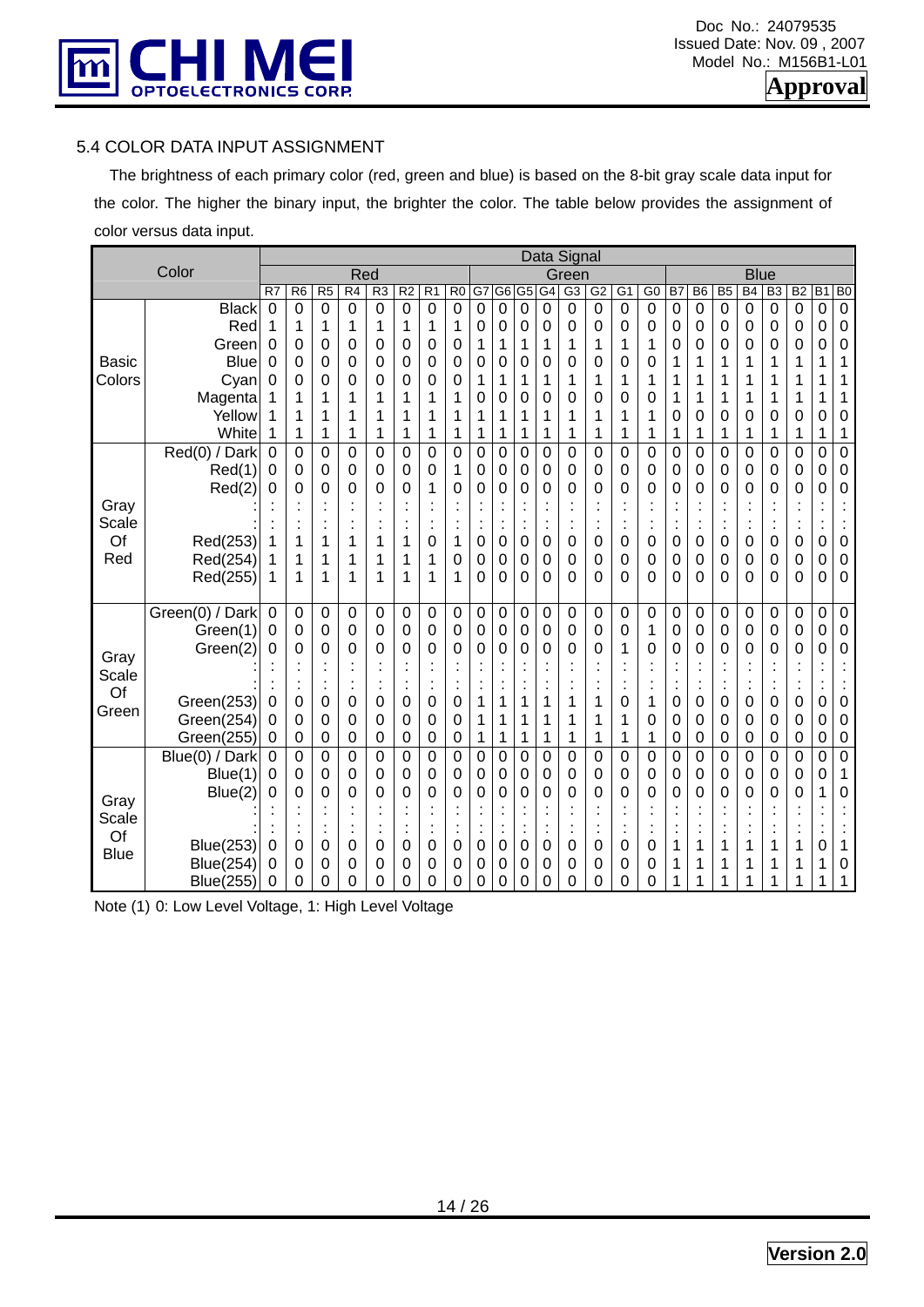

# 6. INTERFACE TIMING

# 6.1 INPUT SIGNAL TIMING SPECIFICATIONS

The input signal timing specifications are shown as the following table and timing diagram**.** 

| Signal                         | Item              | Symbol       | Min.   | Typ. | Max.   | Unit       | <b>Note</b> |
|--------------------------------|-------------------|--------------|--------|------|--------|------------|-------------|
|                                | Frequency         | Fc           | 50.0   | 76   | 85     | <b>MHz</b> |             |
| <b>LVDS Clock</b>              | Period            | Tc           |        | 13.0 |        | ns         |             |
|                                | <b>High Time</b>  | Tch          | -      | 4/7  | ۰      | Tc         |             |
|                                | _ow Time          | Tcl          |        | 3/7  | ۰      | Тc         |             |
| LVDS Data                      | Setup Time        | <b>T</b> lvs | 600    |      |        | ps         |             |
|                                | <b>Hold Time</b>  | Tlvh         | 600    | ۰    |        | ps         |             |
|                                | <b>Frame Rate</b> | Fr           | 40     | 60   | 76     | Hz         | Tv=Tvd+Tvb  |
| Vertical Active Display Term   | Total             | Tv           | 778    | 806  | 888    | Th         |             |
|                                | Display           | Tvd          | 768    | 768  | 768    | Th         |             |
|                                | <b>Blank</b>      | Tvb          | Tv-Tvd | 38   | Tv-Tvd | Th         |             |
|                                | Total             | Th           | 1446   | 1560 | 1936   | Tc         | Th=Thd+Thbl |
| Horizontal Active Display Term | Display           | Thd          | 1366   | 1366 | 1366   | Tc         |             |
|                                | <b>Blank</b>      | Thb          | Th-Thd | 194  | Th-Thd | Tc         |             |

Note: Because this module is operated by DE only mode, Hsync and Vsync input signals should be set to low logic level or ground. Otherwise, this module would operate abnormally.

#### **INPUT SIGNAL TIMING DIAGRAM**

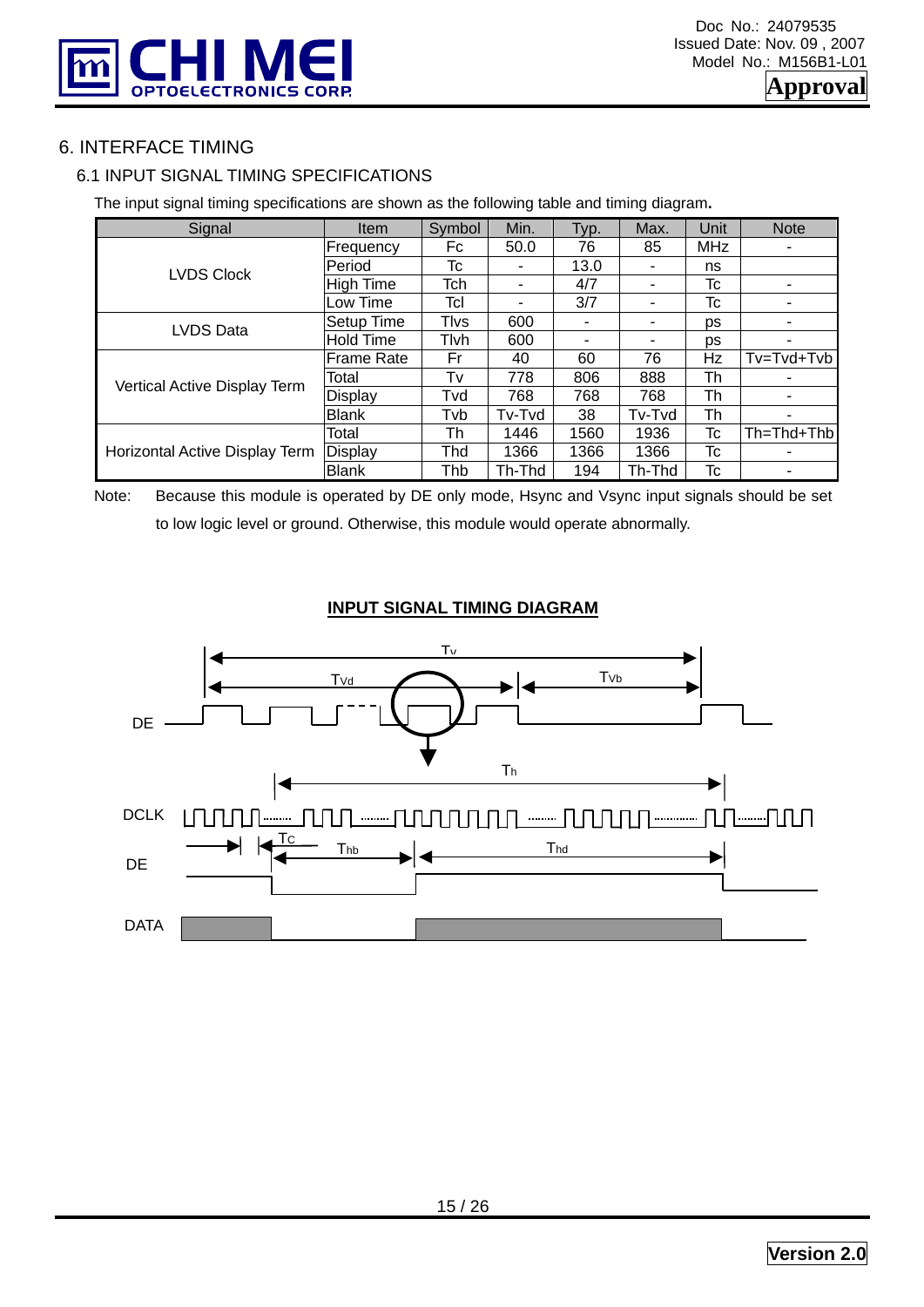

# 6.2 POWER ON/OFF SEQUENCE

 To prevent a latch-up or DC operation of LCD module, the power on/off sequence should be as the diagram below.



Timing Specifications:

0.5< $t1 \le 10$  msec  $0 < t2 \leq 50$  msec  $0 < 13 \leq 50$  msec

- t4  $\geq$  500 msec
- t5  $\geq$  450 msec
- t6  $\geq$  90 msec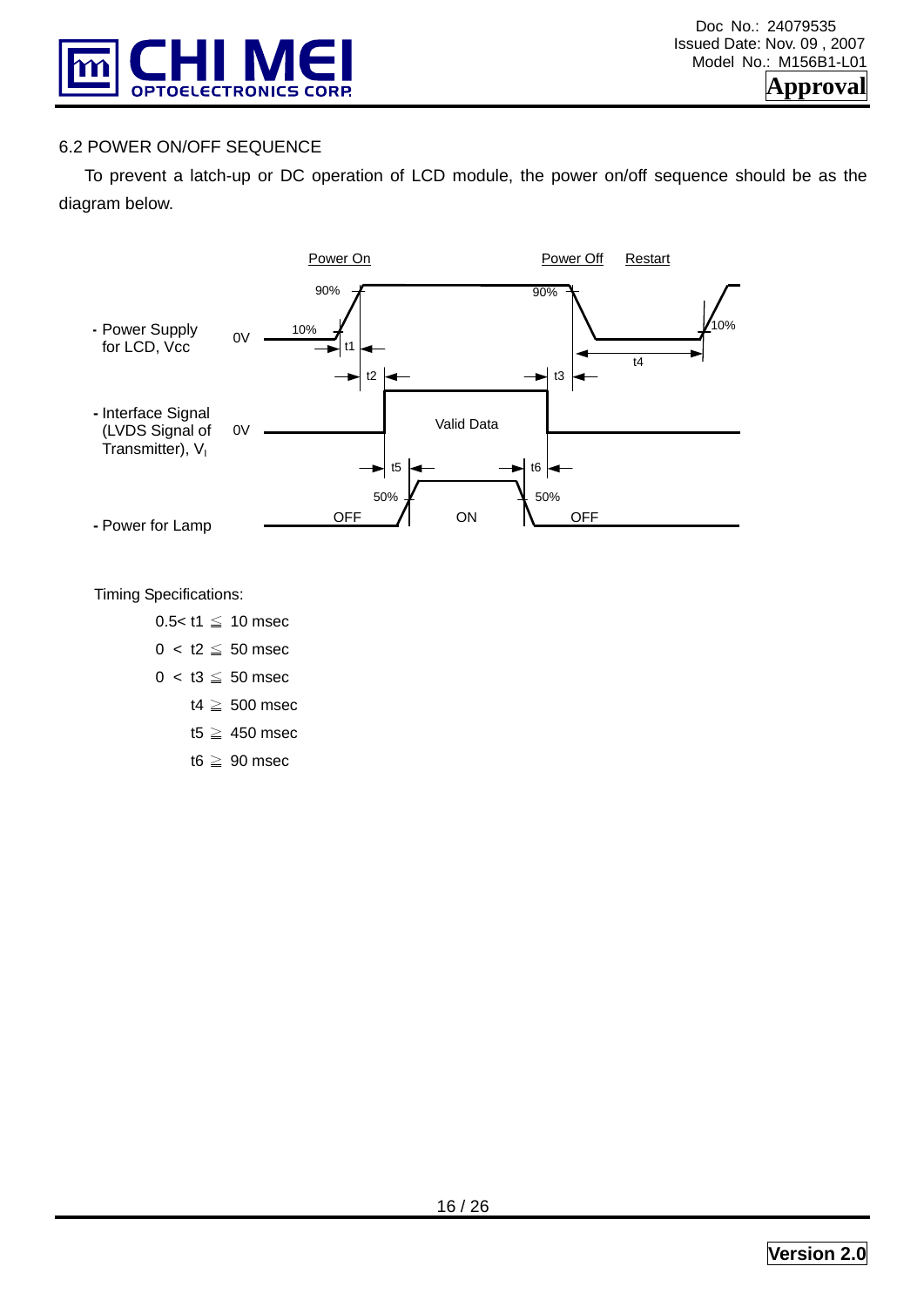

# 7. OPTICAL CHARACTERISTICS

#### 7.1 TEST CONDITIONS

| Item                                | Symbol             | Value                                                         | Unit              |  |  |  |
|-------------------------------------|--------------------|---------------------------------------------------------------|-------------------|--|--|--|
| <b>Ambient Temperature</b>          | Та                 | $25 + 2$                                                      | $^{\circ}{\rm C}$ |  |  |  |
| <b>Ambient Humidity</b>             | На                 | $50 + 10$                                                     | %RH               |  |  |  |
| Supply Voltage                      | $\rm V_{CC}$       | 5V                                                            |                   |  |  |  |
| Input Signal                        |                    | According to typical value in "3. ELECTRICAL CHARACTERISTICS" |                   |  |  |  |
| Lamp Current                        |                    | 7.0                                                           | mA                |  |  |  |
| <b>Inverter Operating Frequency</b> |                    | $55+5$                                                        | <b>KHz</b>        |  |  |  |
| Inverter                            | Darfon VK12164.101 |                                                               |                   |  |  |  |

#### 7.2 OPTICAL SPECIFICATIONS

The relative measurement methods of optical characteristics are shown in 7.2. The following items should be measured under the test conditions described in 7.1 and stable environment shown in Note (5).

| Item                                            |             | Symbol                  | Condition                                                      | Min.                         | Typ.           | Max.                     | Unit            | <b>Note</b> |  |
|-------------------------------------------------|-------------|-------------------------|----------------------------------------------------------------|------------------------------|----------------|--------------------------|-----------------|-------------|--|
|                                                 | Red         | Rx                      |                                                                |                              | 0.638          |                          |                 |             |  |
|                                                 |             | <b>Ry</b>               |                                                                |                              | 0.333          |                          |                 |             |  |
|                                                 | Green       | Gx                      |                                                                | $Type -$<br>0.03             | 0.290          | $Typ +$                  |                 |             |  |
| Color<br>Chromaticity<br>(CIE 1931)             |             | Gy                      |                                                                |                              | 0.591          | 0.03                     |                 |             |  |
|                                                 |             | <b>Bx</b>               |                                                                |                              | 0.153          |                          |                 | (1), (5)    |  |
|                                                 | <b>Blue</b> | By                      | $\theta_x = 0^\circ$ , $\theta_y = 0^\circ$<br><b>CS-1000T</b> |                              | 0.082          |                          |                 |             |  |
|                                                 |             | Wx                      |                                                                | 0.283                        | 0.313          | 0.343                    |                 |             |  |
|                                                 | White       | Wy                      |                                                                | 0.299                        | 0.329          | 0.359                    |                 |             |  |
| Center Luminance of White<br>(Center of Screen) |             | $L_{\rm C}$             |                                                                | 210                          | 250            |                          | $\text{cd/m}^2$ | (4), (5)    |  |
| <b>Contrast Ratio</b>                           |             | <b>CR</b>               |                                                                | 350                          | 500            |                          | $\blacksquare$  | (2), (5)    |  |
|                                                 |             | $T_R$                   |                                                                | $\overline{\phantom{a}}$     | $\overline{2}$ | 4                        |                 |             |  |
| Response Time                                   |             | $T_{\rm F}$             | $\theta_x = 0^\circ$ , $\theta_y = 0^\circ$                    | $\overline{\phantom{a}}$     | 6              | 12                       | ms              | (3), (7)    |  |
|                                                 |             | T <sub>GtG_AVE</sub>    |                                                                | $\qquad \qquad \blacksquare$ |                |                          |                 |             |  |
| <b>White Variation</b>                          |             | $\delta W$              | $\theta_x = 0^\circ$ , $\theta_y = 0^\circ$<br><b>USB2000</b>  | ۰                            | 1.4            | 1.5                      | ٠               | (5), (6)    |  |
|                                                 | Horizontal  | $\theta_x +$            |                                                                | 50                           | 55             | $\overline{\phantom{a}}$ |                 |             |  |
|                                                 |             | $\theta_{x}$ -          | $CR \geq 5$                                                    | 50                           | 55             |                          |                 |             |  |
| <b>Viewing Angle</b>                            | Vertical    | $\theta$ <sub>Y</sub> + | BM <sub>5</sub> A                                              | 25                           | 30             |                          | Deg.            | (1), (5)    |  |
|                                                 |             | $\theta$ <sub>Y</sub> - |                                                                | 50                           | 55             | -                        |                 |             |  |
|                                                 | Horizontal  | $\theta_{x}$ +          |                                                                | 40                           | 45             | ۰.                       |                 |             |  |
| <b>Viewing Angle</b>                            |             | $\theta_{x}$ -          | $CR \geq 10$                                                   | 45<br>40                     |                | Deg.                     |                 |             |  |
|                                                 | Vertical    | $\theta$ <sub>Y</sub> + | BM <sub>5</sub> A                                              | 15                           | 20             |                          |                 | (1), (5)    |  |
|                                                 |             | $\theta$ <sub>Y</sub> - |                                                                | 40                           | 45             |                          |                 |             |  |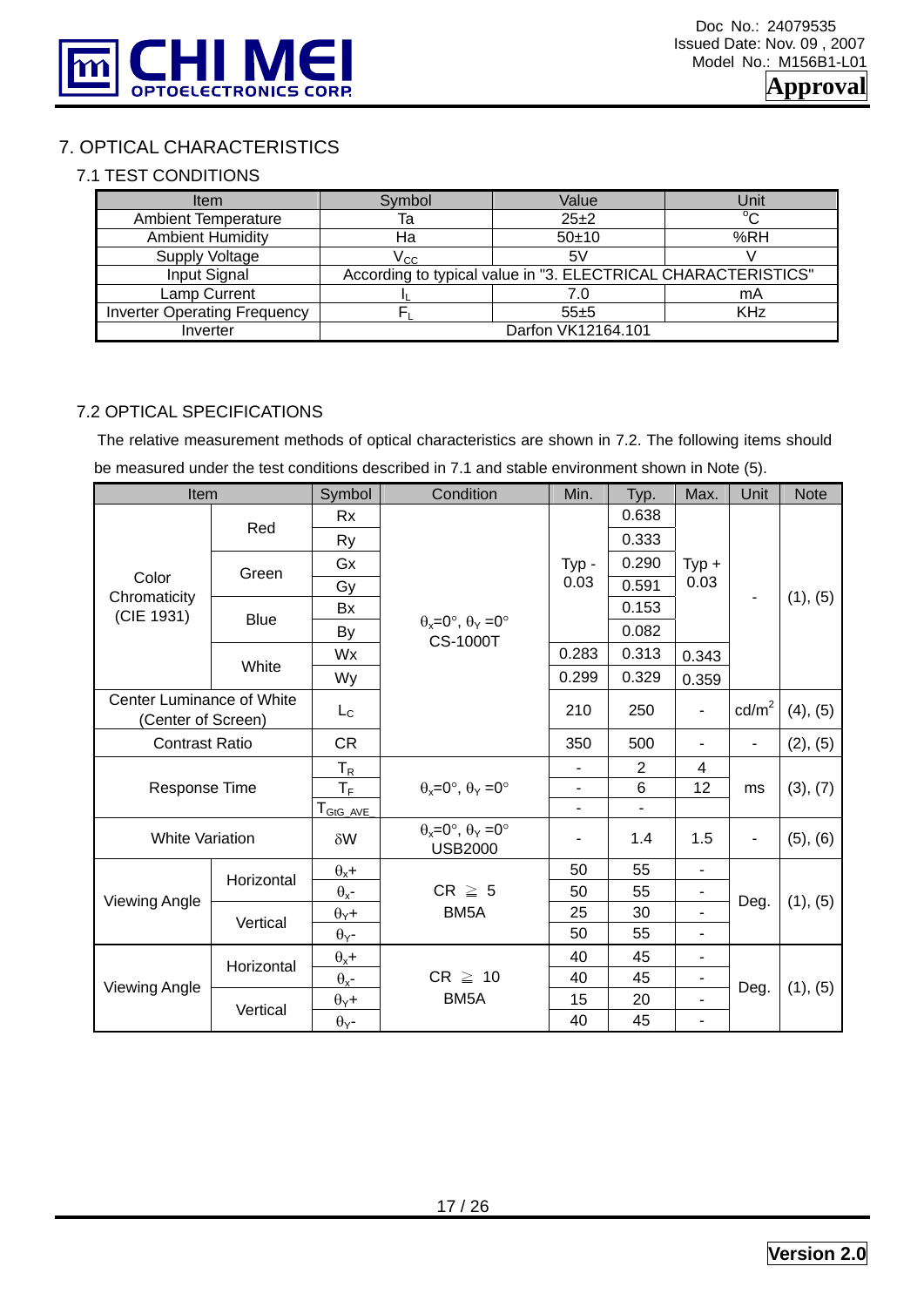

Note (1) Definition of Viewing Angle (θx, θy):



#### Note (2) Definition of Contrast Ratio (CR):

The contrast ratio can be calculated by the following expression.

Contrast Ratio (CR) = L255 / L0

L255: Luminance of gray level 255

L 0: Luminance of gray level 0

#### **CR = CR (1)**

CR (X) is corresponding to the Contrast Ratio of the point X at Figure in Note (6).

Note (3) Definition of Response Time  $(T_R, T_F)$ :

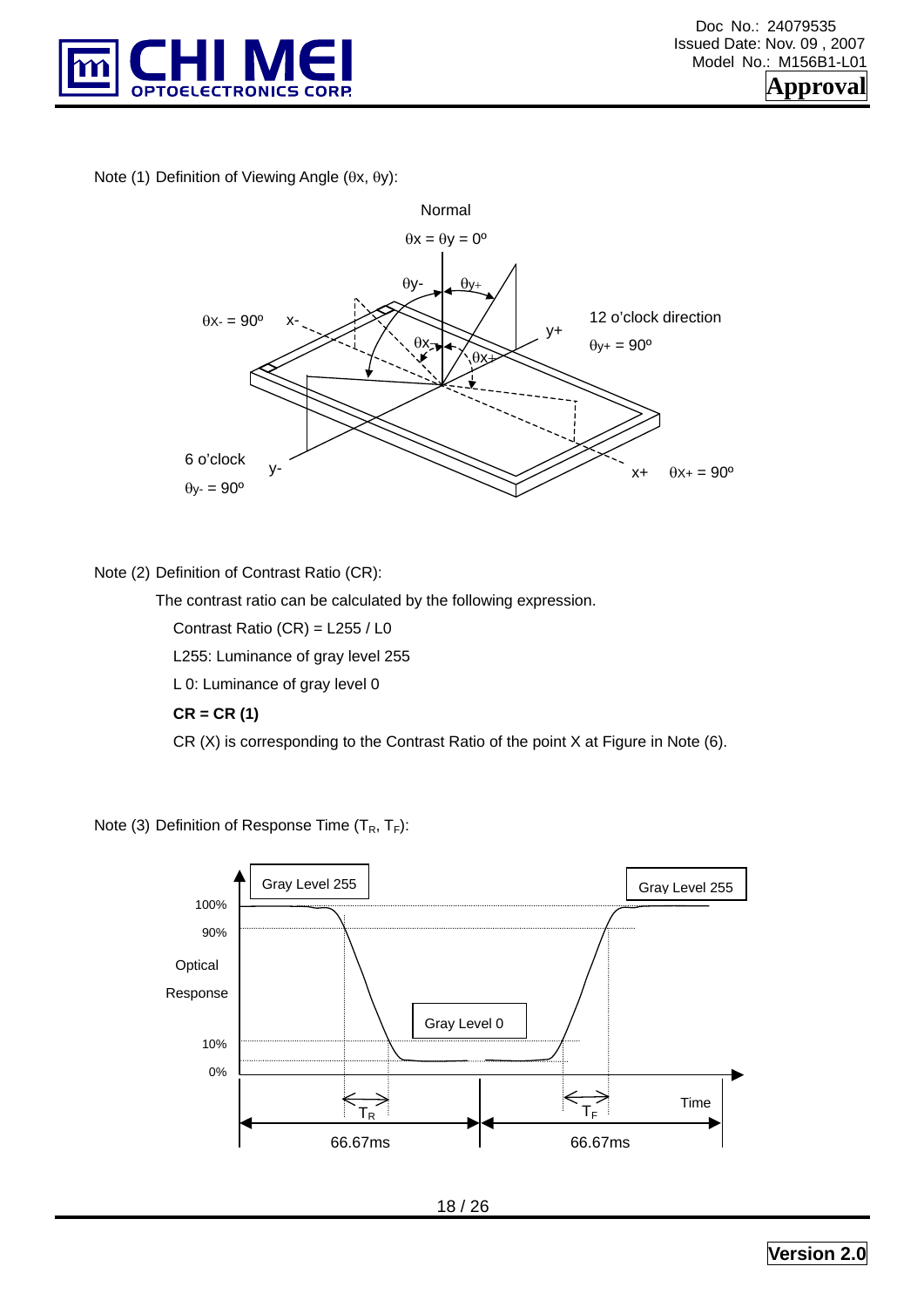

Note (4) Definition of Luminance of White  $(L<sub>C</sub>)$ :

Measure the luminance of gray level 255 at center point

 $L_c = L(1)$ 

L (x) is corresponding to the luminance of the point X at Figure in Note (6).

Note (5) Measurement Setup:

 The LCD module should be stabilized at given temperature for 20 minutes to avoid abrupt temperature change during measuring. In order to stabilize the luminance, the measurement should be executed after lighting Backlight for 20 minutes in a windless room.

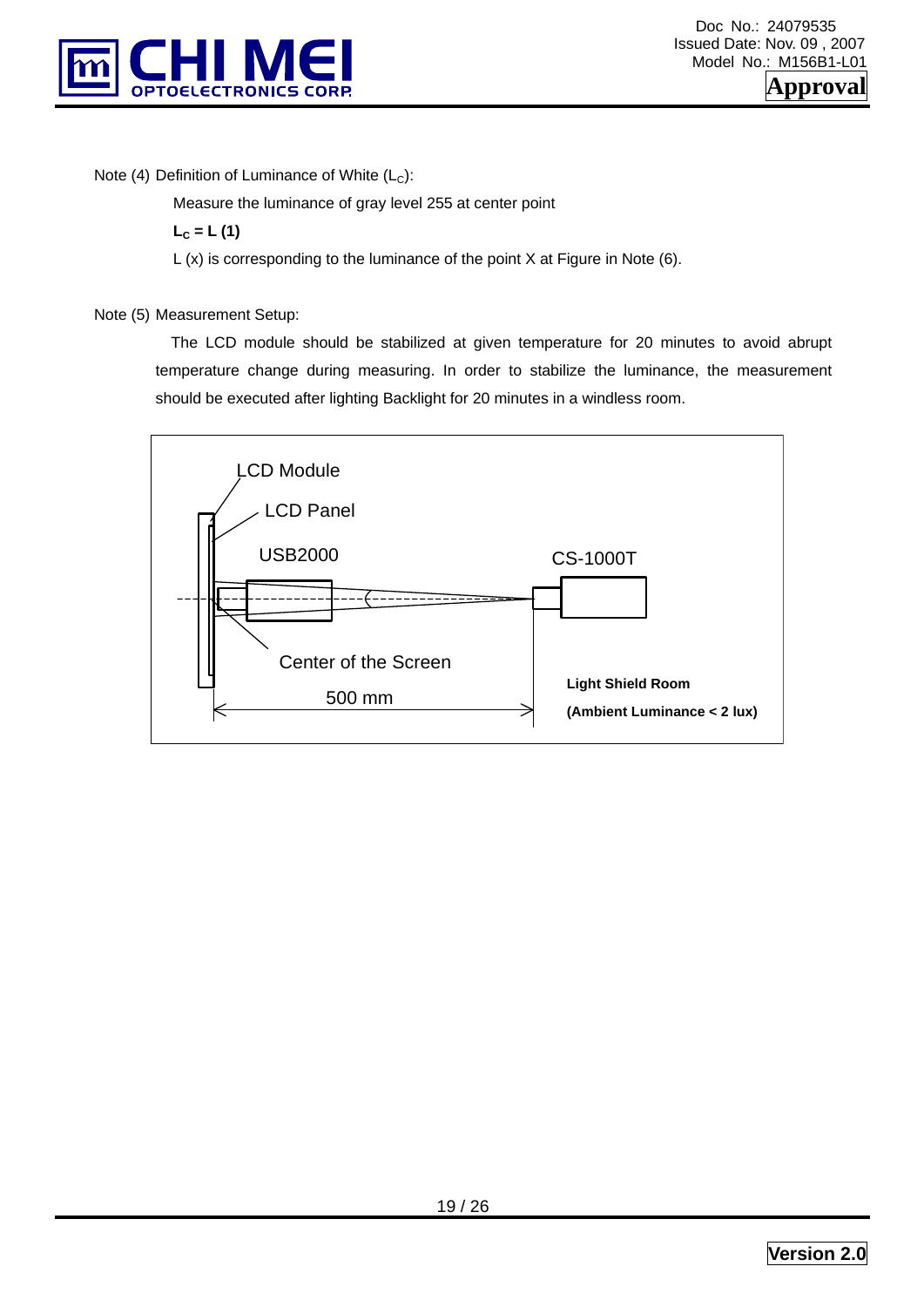

#### Note (6) Definition of White Variation (δW):

Measure the luminance of gray level 255 at 13 points

δW **=** Maximum [L(1), L(2), L(3), L(4), L(5), L(6), L(7), L(8), L(9), L(10), L(11), L(12), L(13)] Minimum [L(1), L(2), L(3), L(4), L(5), L(6), L(7), L(8), L(9), L(10), L(11), L(12), L(13)]



Note (7) Definition of Response Time  $(T_{GTG\_AVE})$ :

 $T_{GTG, AVF}$  is defined as the total average response time for "Gray To Gray ".

The Gray to Gray response time is defined as the following chart.

| Gray to Gray        | <b>Target Gray</b> |                |     |     |     |      |      |      |      |      |  |  |
|---------------------|--------------------|----------------|-----|-----|-----|------|------|------|------|------|--|--|
|                     |                    | G <sub>0</sub> | G32 | G64 | G96 | G128 | G160 | G192 | G224 | G255 |  |  |
|                     | G <sub>0</sub>     |                |     |     |     |      |      |      |      |      |  |  |
|                     | G32                |                |     |     |     |      |      |      |      |      |  |  |
|                     | G64                |                |     |     |     |      |      |      |      |      |  |  |
|                     | G96                |                |     |     |     |      |      |      |      |      |  |  |
| <b>Initial Gray</b> | G128               |                |     |     |     |      |      |      |      |      |  |  |
|                     | G160               |                |     |     |     |      |      |      |      |      |  |  |
|                     | G192               |                |     |     |     |      |      |      |      |      |  |  |
|                     | G224               |                |     |     |     |      |      |      |      |      |  |  |
|                     | G255               |                |     |     |     |      |      |      |      |      |  |  |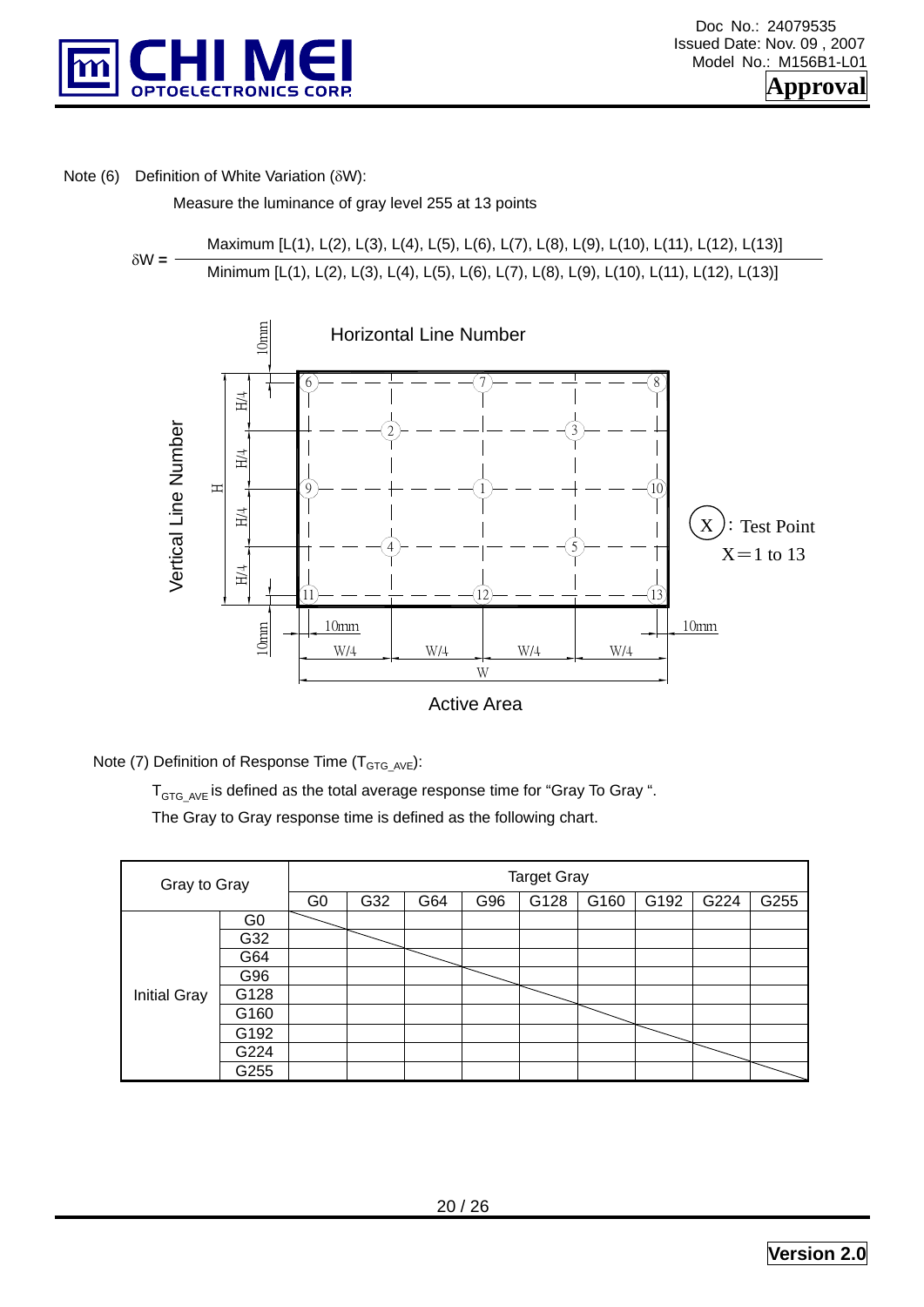

# **8. PACKAGING**:

- 8.1 PACKING SPECIFICATIONS
	- (1) 10 LCD modules / 1 Box
	- (2) Box dimensions: 489(L) X 382(W) X 330(H) mm
	- (3) Weight: approximately 15.7Kg (10 modules per box)

# 8.2 PACKING METHOD

(1) Carton Packing should have no failure in the following reliability test items.

| Test Item        | <b>Test Conditions</b>                      | <b>Note</b>          |
|------------------|---------------------------------------------|----------------------|
|                  | IISTA STANDARD                              |                      |
|                  | Random, Frequency Range: 1 - 200 Hz         |                      |
| <b>Vibration</b> | Top & Bottom: 30 minutes (+Z), 10 min (-Z), | Non Operation        |
|                  | Right & Left: 10 minutes (X)                |                      |
|                  | Back & Forth 10 minutes (Y)                 |                      |
| Dropping Test    | 1 Angle, 3 Edge, 6 Face, 60cm               | <b>Non Operation</b> |



**Figure. 8-1 Packing method**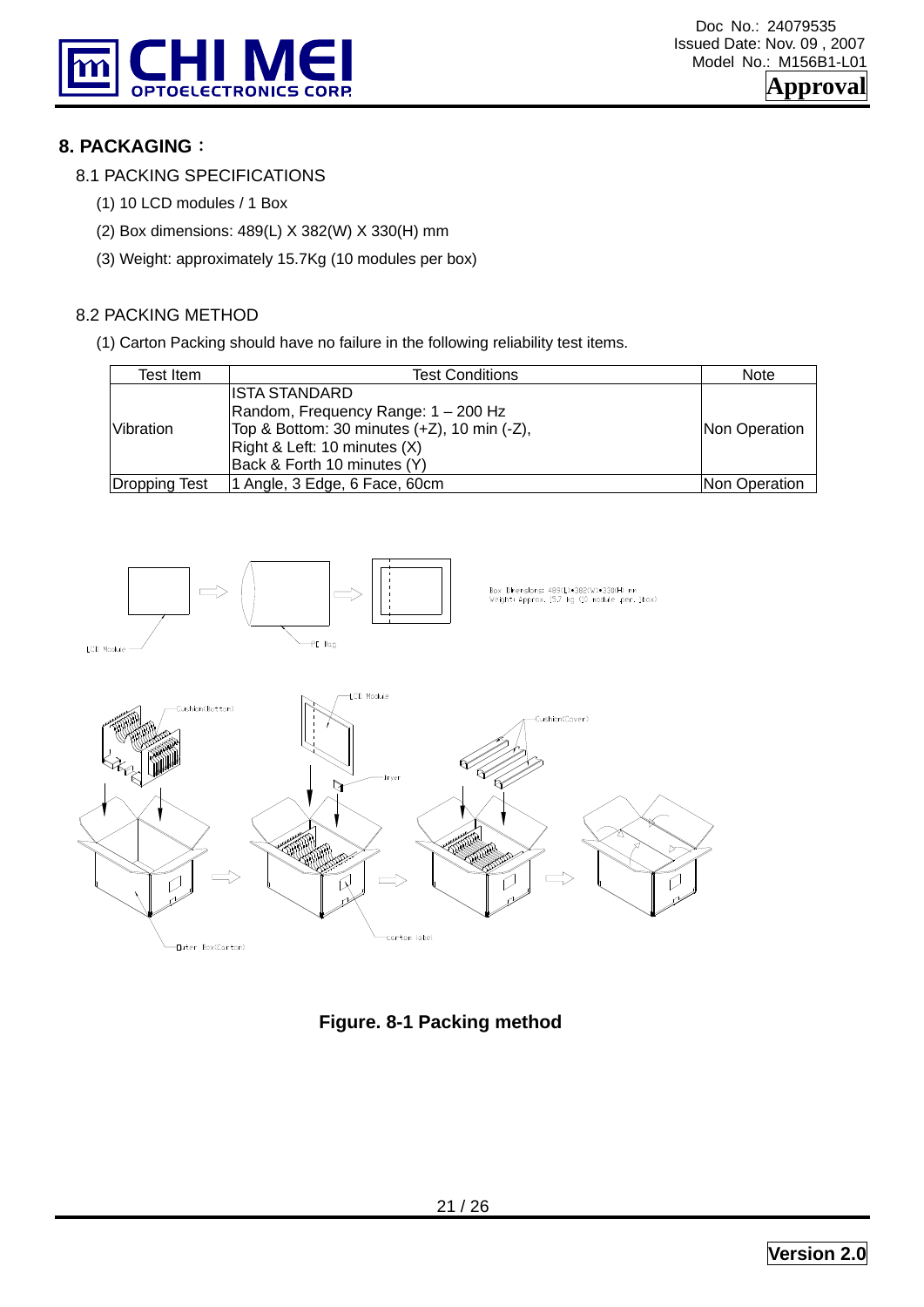

 Doc No.: 24079535 Issued Date: Nov. 09 , 2007 Model No.: M156B1-L01 **Approval** 

Sea and land transportation

Sea and land transportation



**Figure. 8-2 Packing method** 

Air transportation

Air transportation



**Figure. 8-3 Packing method**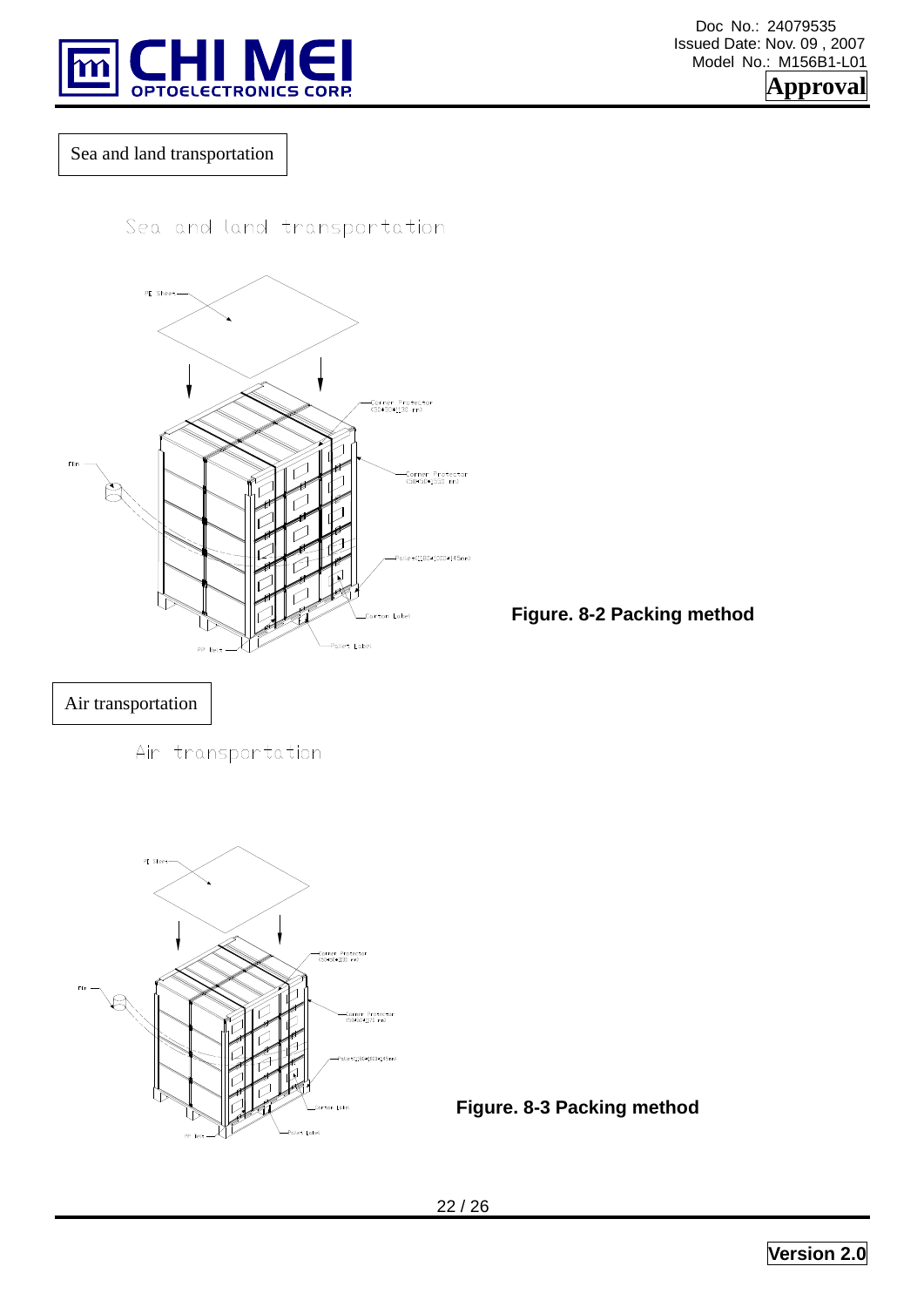

# 9. DEFINITION OF LABELS

#### 9.1 CMO MODULE LABEL

The barcode nameplate is pasted on each module as illustration, and its definitions are as following explanation.



- (a) Model Name: M156B1-L01
- (b) Revision: Rev. XX, for example: A0, A1… B1, B2… or C1, C2…etc.
- (c) CMO barcode definition:

#### Serial ID: XX-XX-X-XX-YMD-L-NNNN

| Code        | Meaning          | Description                                                                                                                                                   |
|-------------|------------------|---------------------------------------------------------------------------------------------------------------------------------------------------------------|
| XX          | CMO internal use |                                                                                                                                                               |
| XX.         | Revision         | Cover all the change                                                                                                                                          |
| X           | CMO internal use |                                                                                                                                                               |
| XX          | CMO internal use | $\overline{\phantom{0}}$                                                                                                                                      |
| YMD.        | Year, month, day | Year: 2001=1, 2002=2, 2003=3, 2004=4<br>Month: $1 - 12 = 1$ , 2, 3, $\sim$ , 9, A, B, C<br>Day: 1~31=1, 2, 3, ~, 9, A, B, C, ~, W, X, Y, exclude I, O, and U. |
|             | Product line #   | Line $1=1$ , Line $2=2$ , Line $3=3, $                                                                                                                        |
| <b>NNNN</b> | Serial number    | Manufacturing sequence of product                                                                                                                             |

(d) Customer's barcode definition:

#### Serial ID: CM-15B11-X-X-X-X-XX-L-XX-L-YMD-NNNN

| Code        | Meaning               | <b>Description</b>                                                                                                                                 |  |  |  |  |  |  |  |
|-------------|-----------------------|----------------------------------------------------------------------------------------------------------------------------------------------------|--|--|--|--|--|--|--|
| CM.         | Supplier code         | $CMO=CM$                                                                                                                                           |  |  |  |  |  |  |  |
| 15B11       | Model number          | $M156B1-L01 = 15B11$                                                                                                                               |  |  |  |  |  |  |  |
| X           | Revision code         | Non ZBD: $1, -0.9, 0 / ZBD$ : A $Z$                                                                                                                |  |  |  |  |  |  |  |
| X           | Source driver IC code | Century=1, CLL=2, Demos=3, Epson=4, Fujitsu=5, Himax=6, Hitachi=7, Hynix=8,<br>LDI=9, Matsushita=A, NEC=B, Novatec=C, OKI=D, Philips=E, Renasas=F, |  |  |  |  |  |  |  |
| X           | Gate driver IC code   | Samsung=G, Sanyo=H, Sharp=I, TI=J, Topro=K, Toshiba=L, Windbond=M                                                                                  |  |  |  |  |  |  |  |
| XX.         | Cell location         | Tainan Taiwan=TN, Ningbo China=NP                                                                                                                  |  |  |  |  |  |  |  |
| L           | Cell line #           | $1 - 12 = 0 - C$                                                                                                                                   |  |  |  |  |  |  |  |
| XX.         | Module location       | Tainan Taiwan=TN, Ningbo China=NP                                                                                                                  |  |  |  |  |  |  |  |
| L           | Module line #         | $1 - 12 = 0 - C$                                                                                                                                   |  |  |  |  |  |  |  |
| YMD         | Year, month, day      | Year: 2001=1, 2002=2, 2003=3, 2004=4<br>Month: $1 - 12 = 1, 2, 3, -, 9, A, B, C$<br>Day: $1-31=1$ , 2, 3, $\sim$ , 9, A, B, C, $\sim$ , T, U, V    |  |  |  |  |  |  |  |
| <b>NNNN</b> | Serial number         | By LCD supplier                                                                                                                                    |  |  |  |  |  |  |  |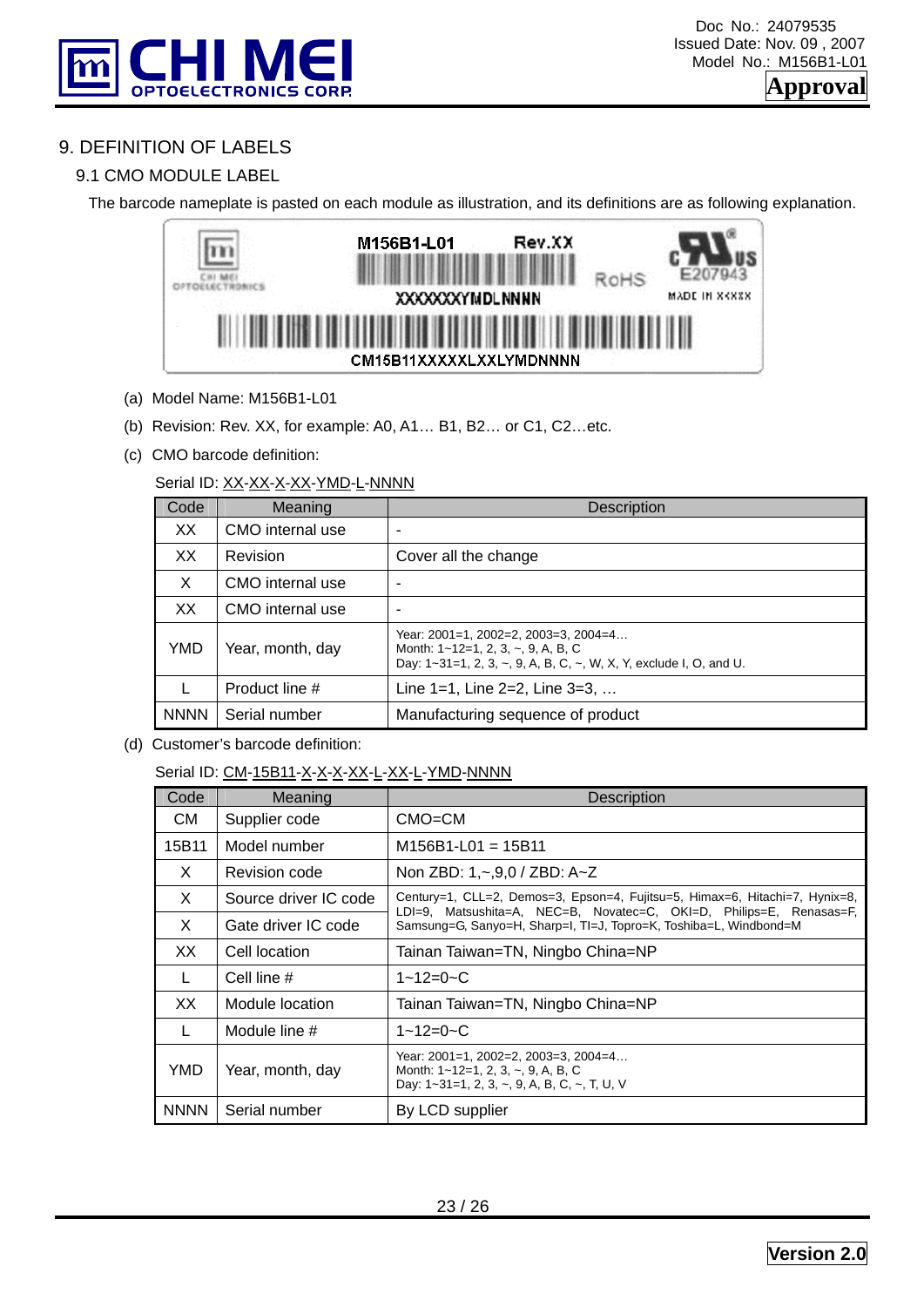

# **10. PRECAUTIONS**

#### 10.1 ASSEMBLY AND HANDLING PRECAUTIONS

- (1) Do not apply rough force such as bending or twisting to the module during assembly.
- (2) To assemble or install module into user's system can be only in clean working areas. The dust and oil may cause electrical short or worsen the polarizer.
- (3) It's not permitted to have pressure or impulse on the module because the LCD panel and Backlight will be damaged.
- (4) Always follow the correct power sequence when LCD module is connecting and operating. This can prevent damage to the CMOS LSI chips during latch-up.
- (5) Do not pull the I/F connector in or out while the module is operating.
- (6) Do not disassemble the module.
- (7) Use a soft dry cloth without chemicals for cleaning, because the surface of polarizer is very soft and easily scratched.
- (8) It is dangerous that moisture come into or contacted the LCD module, because moisture may damage LCD module when it is operating.
- (9) High temperature or humidity may reduce the performance of module. Please store LCD module within the specified storage conditions.
- (10) When ambient temperature is lower than 10ºC may reduce the display quality. For example, the response time will become slowly, and the starting voltage of CCFL will be higher than room temperature.

#### 10.2 SAFETY PRECAUTIONS

- (1) The startup voltage of Backlight is approximately 1000 Volts. It may cause electrical shock while assembling with inverter. Do not disassemble the module or insert anything into the Backlight unit.
- (2) If the liquid crystal material leaks from the panel, it should be kept away from the eyes or mouth. In case of contact with hands, skin or clothes, it has to be washed away thoroughly with soap.
- (3) After the module's end of life, it is not harmful in case of normal operation and storage.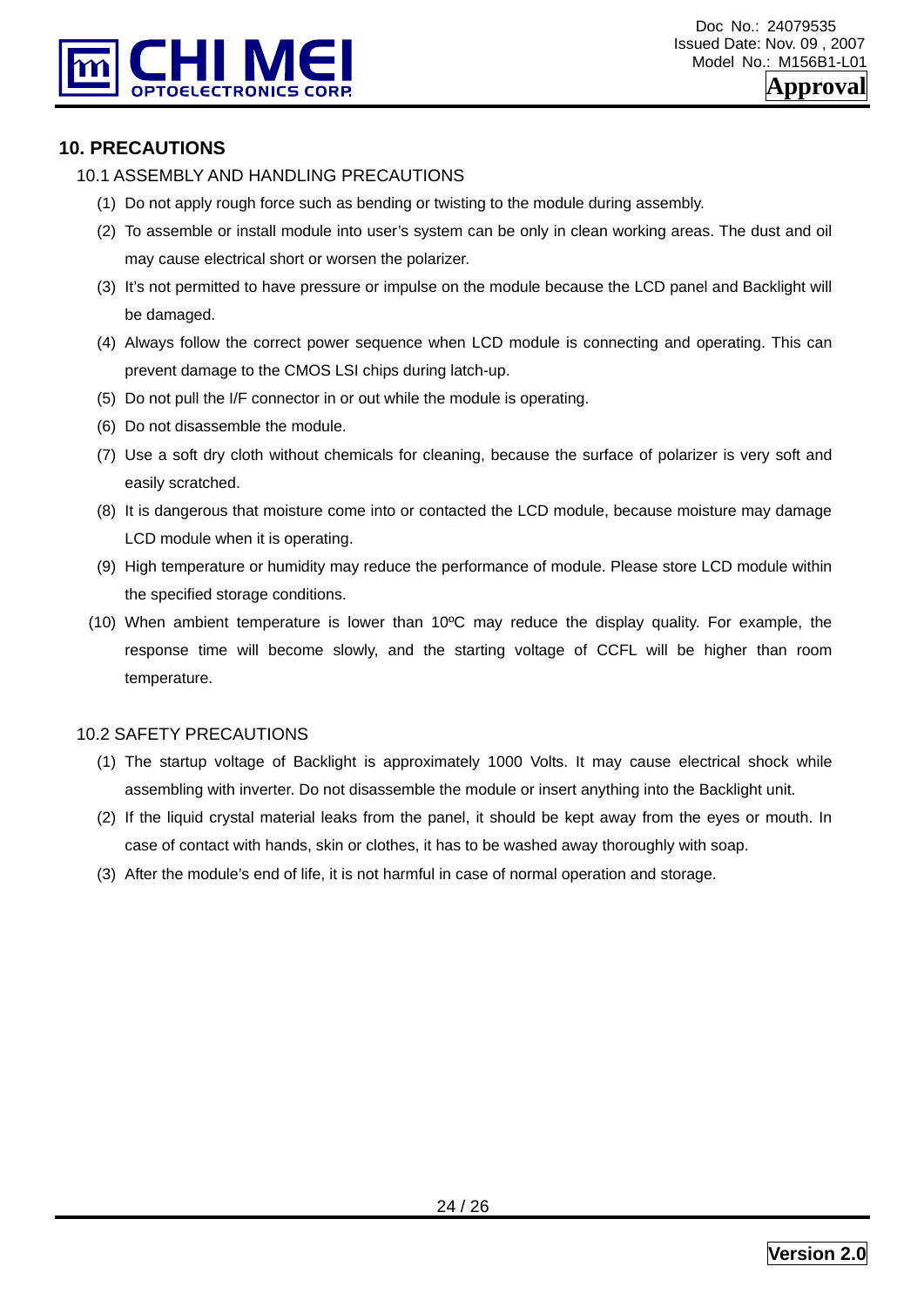